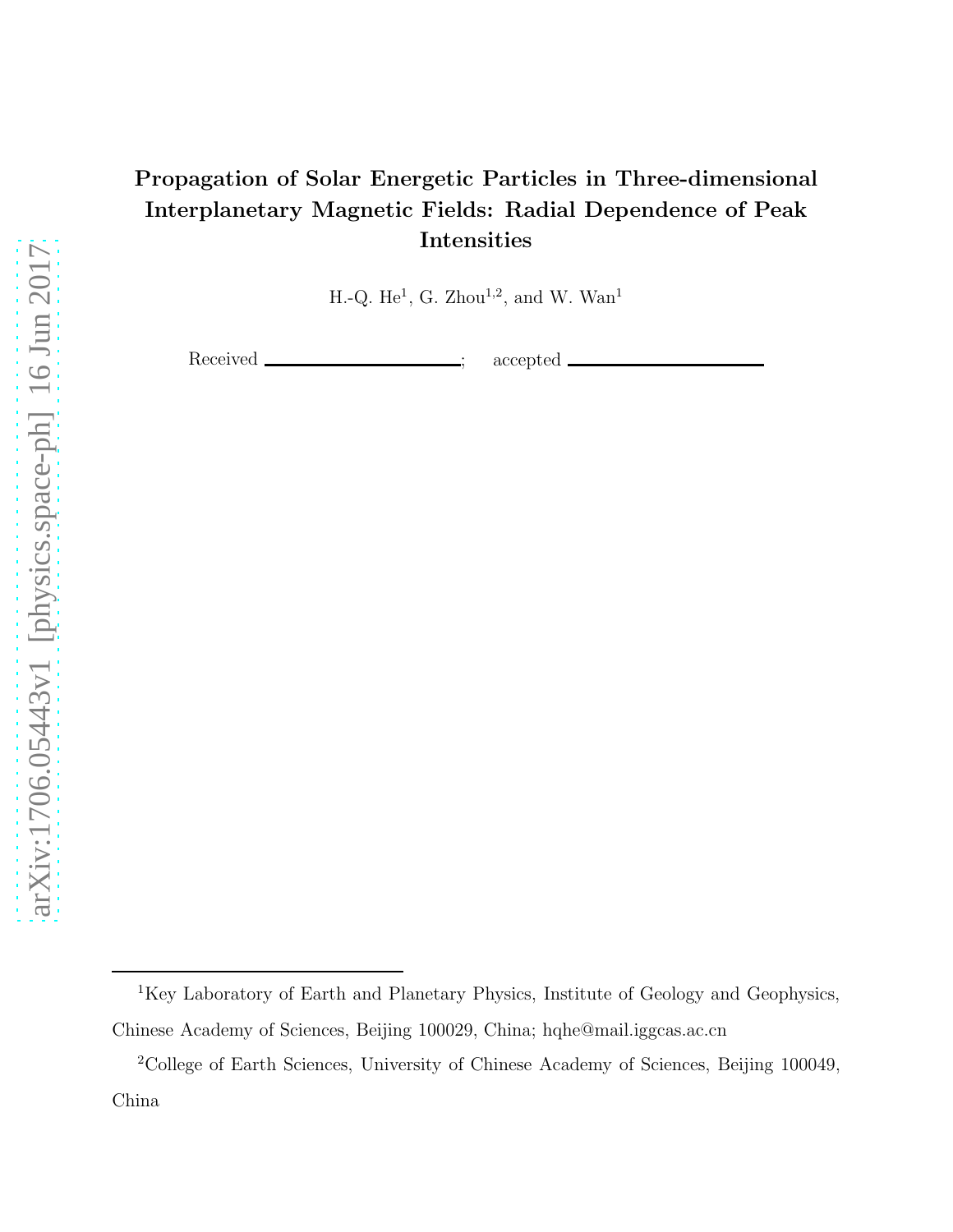## ABSTRACT

A functional form  $I_{max}(R) = kR^{-\alpha}$ , where R is the radial distance of spacecraft, was usually used to model the radial dependence of peak intensities  $I_{max}(R)$ of solar energetic particles (SEPs). In this work, the five-dimensional Fokker-Planck transport equation incorporating perpendicular diffusion is numerically solved to investigate the radial dependence of SEP peak intensities. We consider two different scenarios for the distribution of spacecraft fleet: (1) along the radial direction line; (2) along the Parker magnetic field line. We find that the index  $\alpha$ in the above expression varies in a wide range, primarily depending on the properties (e.g., location, coverage) of SEP sources and on the longitudinal/latitudinal separations between the sources and the magnetic footpoints of the observers. Particularly, the situation that whether the magnetic footpoint of the observer is located inside or outside the SEP source is a crucial factor determining the values of index  $\alpha$ . A two-phase phenomenon is found in the radial dependence of peak intensities. The "position" of the breakpoint (transition point/critical point) is determined by the magnetic connection status of the observers. This finding suggests that a very careful examination of magnetic connection between SEP source and each spacecraft should be taken in the observational studies. We obtain a lower limit of  $R^{-1.7 \pm 0.1}$  for empirically modelling the radial dependence of SEP peak intensities. Our findings in this work can be used to explain the majority of the previous multispacecraft survey results, and especially to reconcile the different/conflicting empirical values of index  $\alpha$  in the literature.

Subject headings: Sun: particle emission – Sun: magnetic fields – diffusion – solar–terrestrial relations – interplanetary medium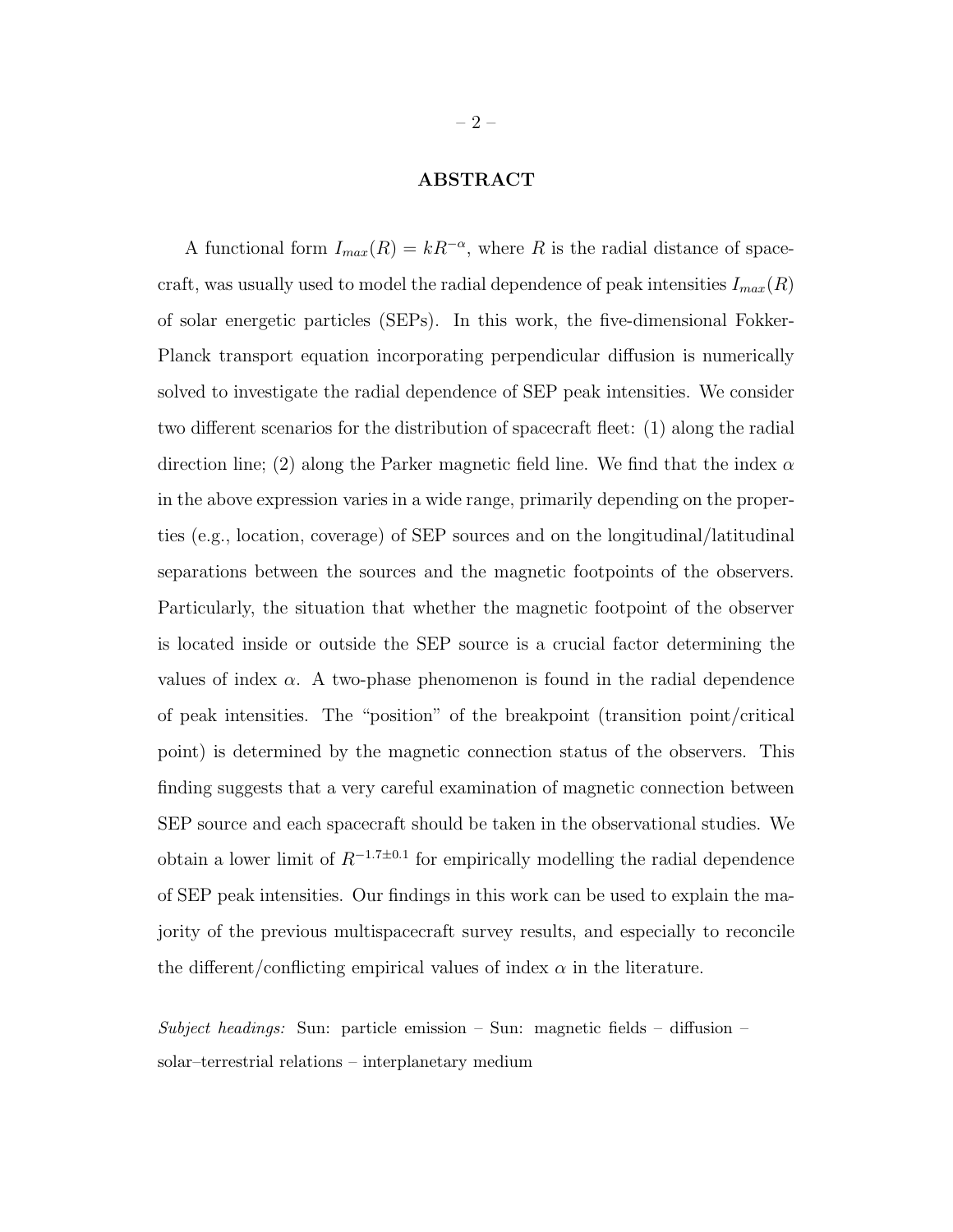### 1. Introduction

Solar energetic particles (SEPs), because of their radiation effects and potential damages to space missions, have become a focus of space physics and space weather research. In addition, to achieve a better understanding of SEP propagation in interplanetary space is helpful for us to unveil the physical mechanisms of transport and acceleration processes of energetic charged particles including cosmic rays in the universe, which is a long-standing and fundamental problem in the fields of heliophysics, astrophysics, and plasma physics. To estimate the potential impact of SEPs on space probes, the knowledge of the radial dependence of SEP intensities and fluences is practically required and theoretically meaningful, especially for the forthcoming Solar Probe Plus and Solar Orbiter. Due to its importance, the variation of SEP intensities with radial distance has been recently investigated by a number of authors in observational community and numerical modeling community.

In previous studies, a functional form  $I_{max}(R) = kR^{-\alpha}$ , where R is the heliocentric radial distance of the spacecraft, was usually used to model the radial dependence of peak intensities  $I_{max}(R)$  of SEPs. [McGuire et al. \(1983](#page-19-0)) estimated that the averaged peak intensity of the prompt component of the SEP events observed between 0.3 and 1 AU decreases a factor of 20 per AU with increasing radial distance R. [Hamilton \(1988](#page-18-0)) and [Hamilton et al. \(1990\)](#page-18-1) utilized the spherically symmetric transport model based on [Parker \(1965\)](#page-19-1) to investigate the radial dependence of peak intensities in SEP events. They particularly deduced that the peak intensities of  $10 - 20$  MeV protons decrease with increasing radial distance in a functional form  $R^{-3.3\pm0.4}$ . [Shea et al. \(1988](#page-19-2)) used measurements of  $10 - 70$  MeV protons in SEP events from 1 to 5 AU to assemble a descriptive model of solar particles in the heliosphere. [Kallenrode \(1997](#page-18-2)) fitted the time-intensity profiles and time-anisotropy profiles of  $4 - 13$  MeV protons in 44 SEP events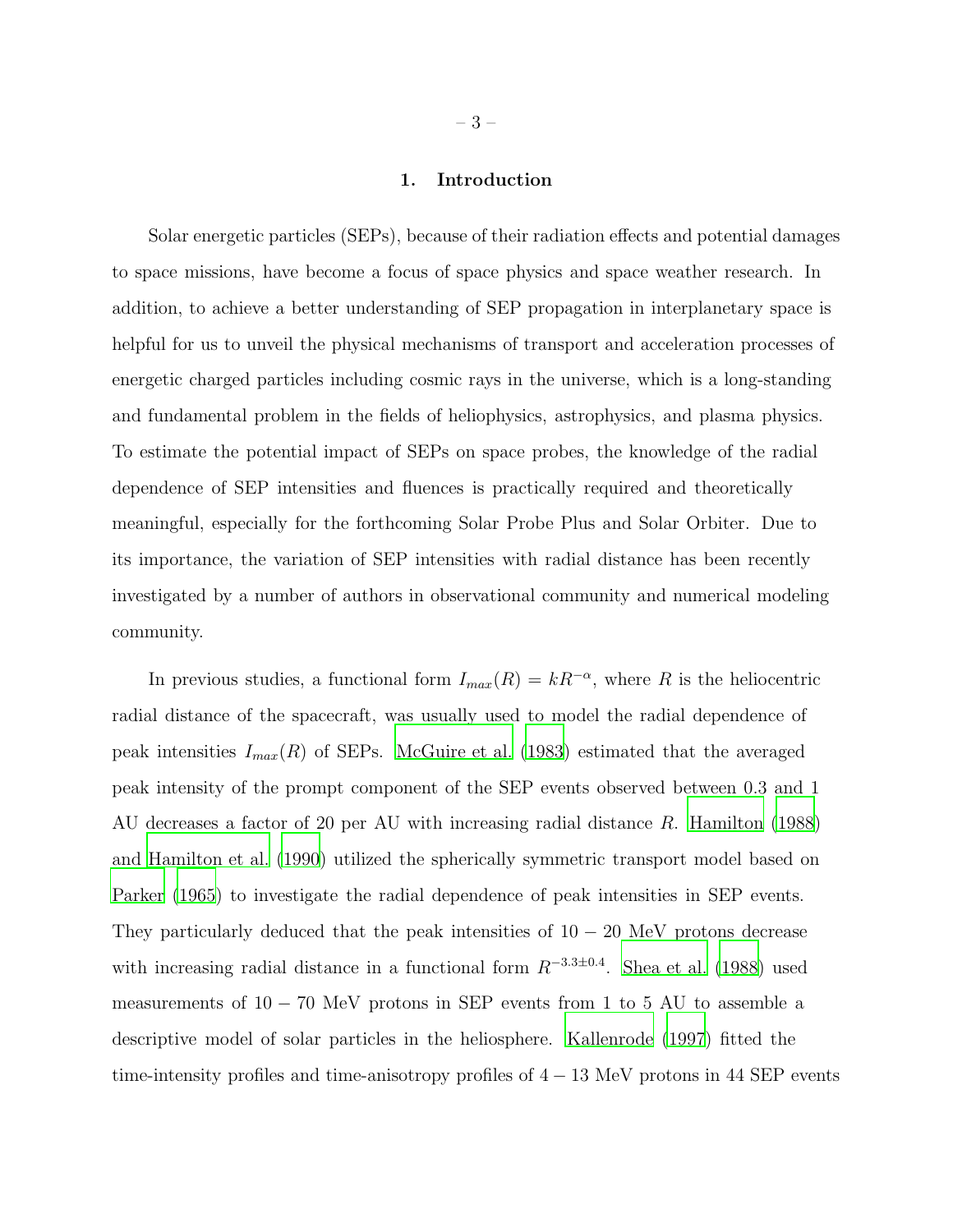and inferred that the index  $-\alpha$  varied in the wide range [-5.5, 4.5], with a median value of −2. [Smart & Shea \(2003\)](#page-19-3) summarized the recommendations on the extrapolation of SEP fluxes and fluences from 1 AU, and indicated that the radial dependencies of SEP fluxes have a range of power indices. [Rosenqvist \(2003\)](#page-19-4) averaged the particle intensities measured by the Helios spacecraft from 0.3 to 1.0 AU and deduced that the radial dependence of SEP intensities varied with particle energy and ranged from  $R^{-0.77}$  for > 4 MeV protons to  $R^{1.0}$  for  $> 51$  MeV protons. [Lario et al. \(2006\)](#page-18-3) used the SEP measurements of IMP 8 and two Helios spacecraft and deduced that the radial distributions of SEP events showed ensemble-averaged variation ranging from  $R^{-2.7}$  to  $R^{-1.9}$  for  $4-13$  and  $27-37$  MeV proton peak intensities, respectively. Recently, numerical modeling of longitudinal and radial dependence of SEP fluxes and fluences has been intensely used in the community to understand the transport effects of SEPs and to predict the radiation environment at various heliocentric distances [\(McKenna-Lawlor et al. 2005;](#page-19-5) [Aran et al. 2005;](#page-18-4) [Lario et al.](#page-18-5) [2007;](#page-18-5) [Kozarev et al. 2010](#page-18-6); [He et al. 2011](#page-18-7); [He & Wan 2015,](#page-18-8) [2017;](#page-18-9) [Rouillard et al. 2011](#page-19-6); [Lario & Decker 2011\)](#page-18-10). [Verkhoglyadova et al. \(2012](#page-19-7)) numerically solved the focused-diffusion transport equation taking into account the effects of a traveling shock and perpendicular diffusion, and suggested that the functional dependence of SEP radial distribution is softer than  $R^{-3}$  and specifically is about  $R^{-2.9}$  to  $R^{-1.8}$  for  $0.3-5$  MeV particles. [Lario et al.](#page-18-11) [\(2013\)](#page-18-11) used simultaneous measurements of SEP events by MESSENGER and spacecraft near 1 AU (e.g., STEREO-A, STEREO-B, ACE) to determine the radial dependence of near-relativistic electron intensities. They deduced that the  $71 - 112$  keV electron peak intensities in the prompt component of the SEP events decreased with increasing radial distance R in a functional form  $R^{-\alpha}$  with both  $\alpha < 3$  and  $\alpha > 3$  for specific events.

In this work, we numerically solve the five-dimensional Fokker-Planck transport equation to systematically investigate the radial dependence of SEP peak intensities in the inner heliosphere. The numerical model includes essentially all the SEP transport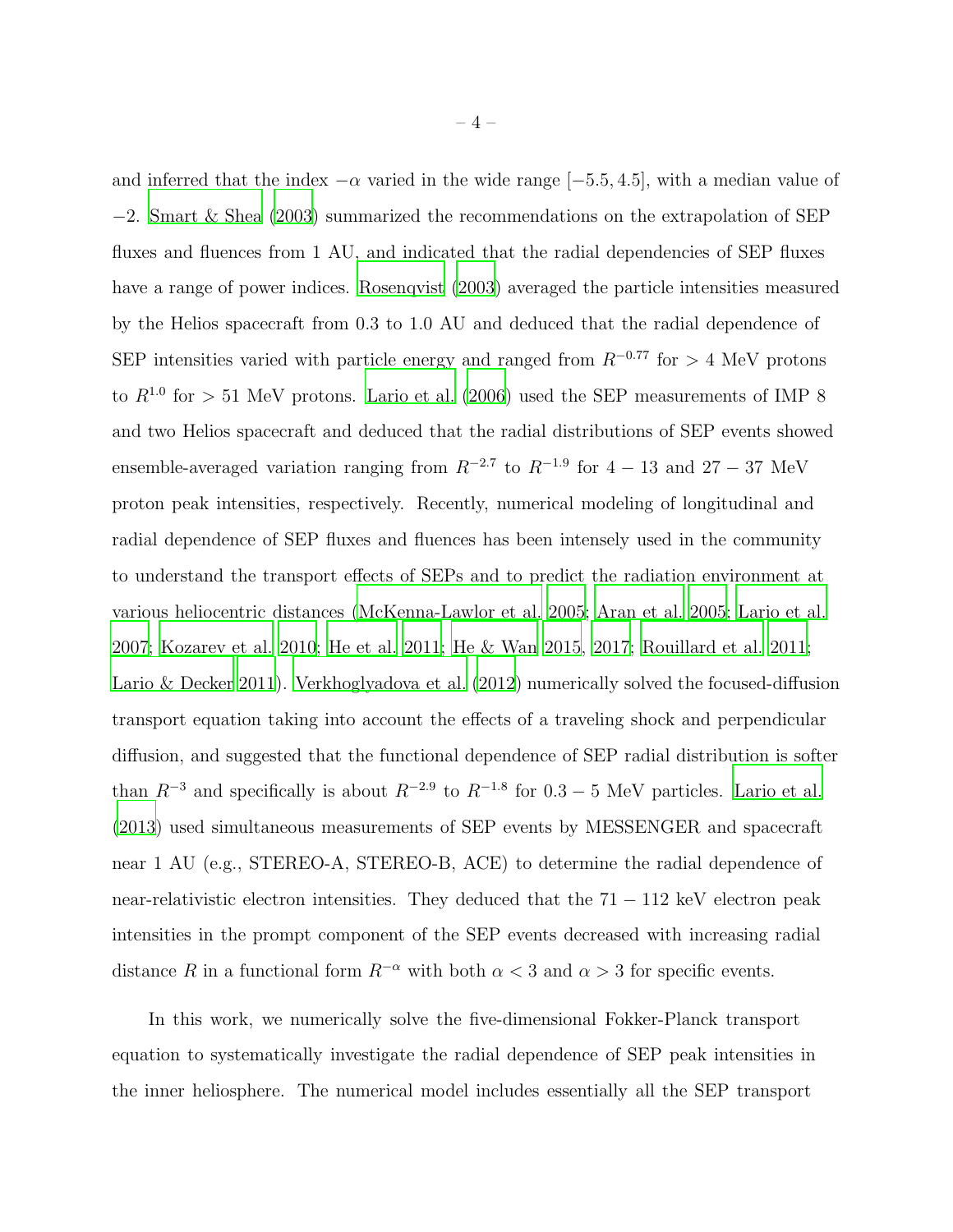mechanisms, such as streaming along magnetic field lines, convection with solar wind, magnetic focusing, adiabatic deceleration, parallel diffusion along the magnetic field, and perpendicular diffusion across the magnetic field. We model the radial dependence of SEP peak intensities with a functional form  $I_{max}(R) = kR^{-\alpha}$ , where k is a constant, R is the heliocentric radial distance, and  $\alpha$  is a power-law index. The main purpose of this work is to determine the index  $\alpha$  in various SEP event scenarios, e.g., different particle energies, different diffusion coefficients (both parallel and perpendicular), and different source properties. We take into account two different styles for the alignment of the fleet of spacecraft in the heliosphere: (1) along the radial direction line; (2) along the nominal Parker magnetic field line. We find that the index  $\alpha$  varies in a wide range, primarily depending on the properties (e.g., location, coverage) of SEP sources and on the longitudinal/latitudinal separations between the sources and the magnetic field line footpoints of the observers. Particularly, the situation that whether the magnetic footpoint of the observer is located inside (even very near or on the boundary of source) or outside the SEP source is a dominant factor determining the values of index  $\alpha$ . We find a two-phase phenomenon in the radial dependence of SEP peak intensities. The location of the breakpoint (transition point/critical point) is determined by the status of magnetic connection of the observers. A lower limit of  $R^{-1.7\pm0.1}$  to the radial dependence of SEP peak intensities is deduced in our numerical simulations. In addition, we find that the index  $\alpha$  does not strongly depend on the energies of particles and the ratios of perpendicular to parallel diffusion coefficients, provided that the values of the diffusion coefficients are relatively reasonable. Our findings in this work can be used to explain the majority of the previous survey results based on multispacecraft observations, and particularly to reconcile the different/conflicting empirical values of index  $\alpha$  in the literature.

This paper is structured as follows. In Section 2, we briefly describe the five-dimensional Fokker-Planck transport equation and the numerical method for solving it. We also illustrate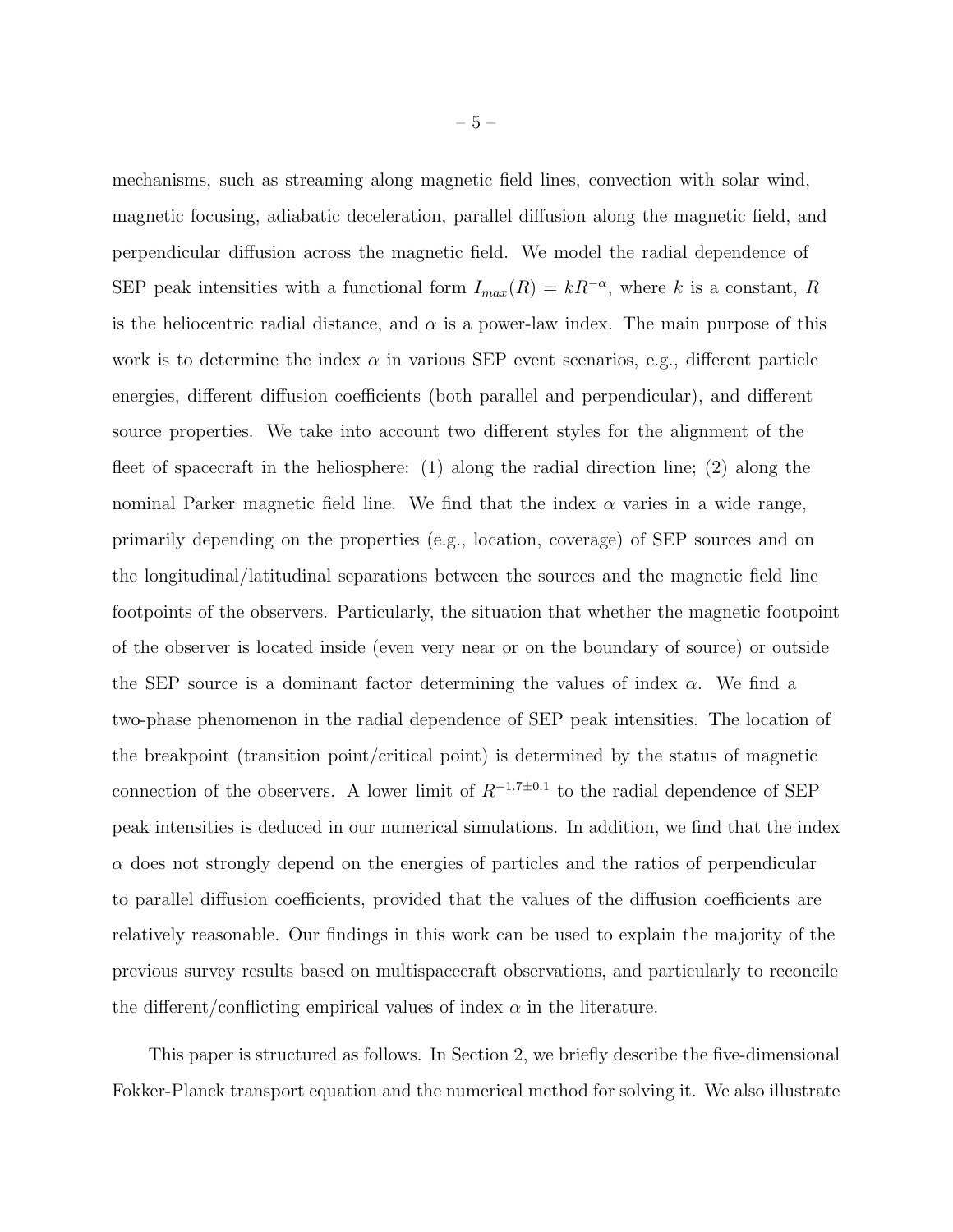the specific physical scenarios of SEP transport modelling. In Section 3, we present the numerical modelling results and discuss the radial dependence of SEP peak intensities. Finally, we summarize our main results in Section 4.

### 2. Numerical Modelling Based on Fokker-Planck Transport Equation

The five-dimensional Fokker-Planck transport equation that governs the gyrophaseaveraged distribution function  $f(\mathbf{x}, \mu, p, t)$  of SEPs can be written as (e.g., [Schlickeiser 2002;](#page-19-8) [Zhang et al. 2009](#page-19-9); [He et al. 2011;](#page-18-7) [He 2015;](#page-18-12) Dröge et al. 2014)

<span id="page-5-0"></span>
$$
\frac{\partial f}{\partial t} + \mu v \frac{\partial f}{\partial z} + \mathbf{V}^{sw} \cdot \nabla f + \frac{dp}{dt} \frac{\partial f}{\partial p} + \frac{d\mu}{dt} \frac{\partial f}{\partial \mu} \n- \frac{\partial}{\partial \mu} \left( D_{\mu\mu} \frac{\partial f}{\partial \mu} \right) - \frac{\partial}{\partial x} \left( \kappa_{xx} \frac{\partial f}{\partial x} \right) - \frac{\partial}{\partial y} \left( \kappa_{yy} \frac{\partial f}{\partial y} \right) = Q(\mathbf{x}, p, t),
$$
\n(1)

where  $\bf{x}$  is spatial location of particles, z is the coordinate along the magnetic field line, p is momentum of particles,  $\mu$  is pitch-angle cosine of particles, t is time, v is speed of particles,  $\mathbf{V}^{sw}$  is solar wind speed,  $\kappa_{xx}$  and  $\kappa_{yy}$  are perpendicular diffusion coefficients, and Q is source term. The expression  $dp/dt$  in Equation [\(1\)](#page-5-0) represents effect of adiabatic deceleration and can be written as

$$
\frac{dp}{dt} = -p \left[ \frac{1 - \mu^2}{2} \left( \frac{\partial V_x^{sw}}{\partial x} + \frac{\partial V_y^{sw}}{\partial y} \right) + \mu^2 \frac{\partial V_z^{sw}}{\partial z} \right].
$$
\n(2)

In addition, the expression  $d\mu/dt$  includes magnetic focusing effect and divergence of solar wind flows and can be written as

$$
\frac{d\mu}{dt} = \frac{1-\mu^2}{2} \left[ -\frac{v}{B} \frac{\partial B}{\partial z} + \mu \left( \frac{\partial V_x^{sw}}{\partial x} + \frac{\partial V_y^{sw}}{\partial y} - 2 \frac{\partial V_z^{sw}}{\partial z} \right) \right] \n= \frac{1-\mu^2}{2} \left[ \frac{v}{L} + \mu \left( \frac{\partial V_x^{sw}}{\partial x} + \frac{\partial V_y^{sw}}{\partial y} - 2 \frac{\partial V_z^{sw}}{\partial z} \right) \right],
$$
\n(3)

where  $B$  is mean interplanetary magnetic field, and the magnetic focusing length  $L$  is defined by  $L = (\mathbf{z} \cdot \nabla \ln B)^{-1}$ .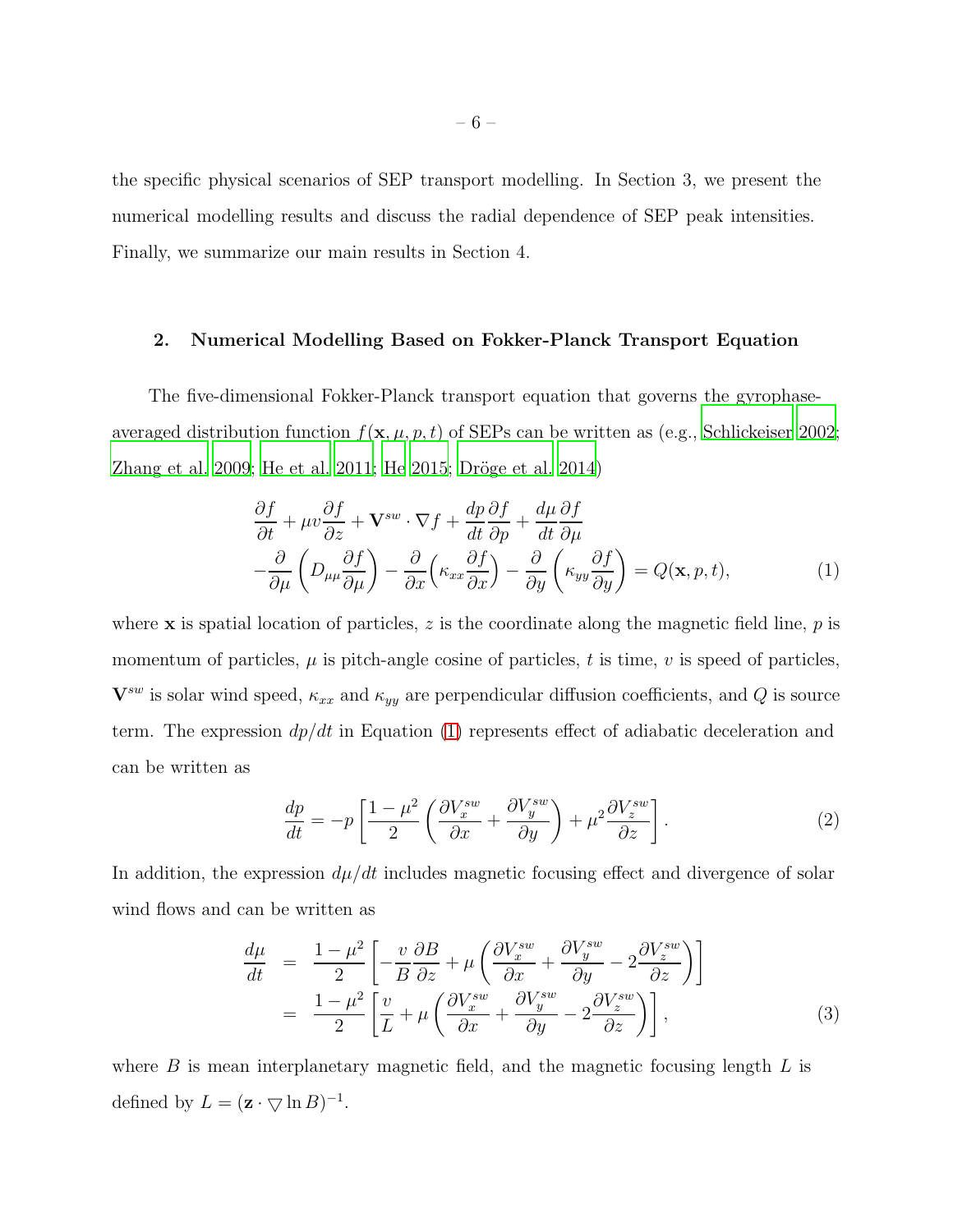The parallel mean free path  $\lambda_{\parallel}$  in the diffusion approximation regime can be written as

$$
\lambda_{\parallel} = \frac{3v}{8} \int_{-1}^{+1} \frac{(1 - \mu^2)^2}{D_{\mu\mu}} d\mu. \tag{4}
$$

The radial mean free path can be accordingly written as

<span id="page-6-0"></span>
$$
\lambda_r = \lambda_{\parallel} \cos^2 \psi,\tag{5}
$$

where  $\psi$  denotes the angle between local magnetic field direction and radial direction. In addition,  $\cos^2 \psi$  in Equation [\(5\)](#page-6-0) can be written as

$$
\cos^2 \psi = (V^{sw})^2 / ((V^{sw})^2 + \Omega^2 R^2 \sin^2 \theta), \qquad (6)
$$

where  $\Omega$  is angular rotation speed of the Sun, R is heliocentric radial distance, and  $\theta$  is colatitude.

In this work, we use a pitch-angle diffusion coefficient with the functional form as (e.g., [Beeck & Wibberenz 1986](#page-18-14); [Zhang et al. 2009;](#page-19-9) [He et al. 2011\)](#page-18-7)

$$
D_{\mu\mu}^r = D_{\mu\mu}/\cos^2\psi = D_0 v R_d^{-1/3} \left( |\mu|^{q-1} + h \right) (1 - \mu^2),\tag{7}
$$

where  $D_0$  is a constant indicating strength of magnetic turbulence,  $R_d$  is rigidity of particles, h is a constant used to model particles' scattering ability through 90 $^{\circ}$  pitch-angle ( $\mu = 0$ ), and  $q$  is a constant (chosen to be  $5/3$  in this work) related to magnetic turbulence's power spectrum in inertial range.

We use time-backward Markov stochastic process technique to solve the five-dimensional Fokker-Planck Equation [\(1\)](#page-5-0). By using this technique, the Fokker-Planck Equation [\(1\)](#page-5-0) can be easily recast into five time-backward stochastic differential equations (SDEs) as follows:

<span id="page-6-1"></span>
$$
dX = \sqrt{2\kappa_{xx}}dW_x(s) - V_x^{sw}ds
$$
  

$$
dY = \sqrt{2\kappa_{yy}}dW_y(s) - V_y^{sw}ds
$$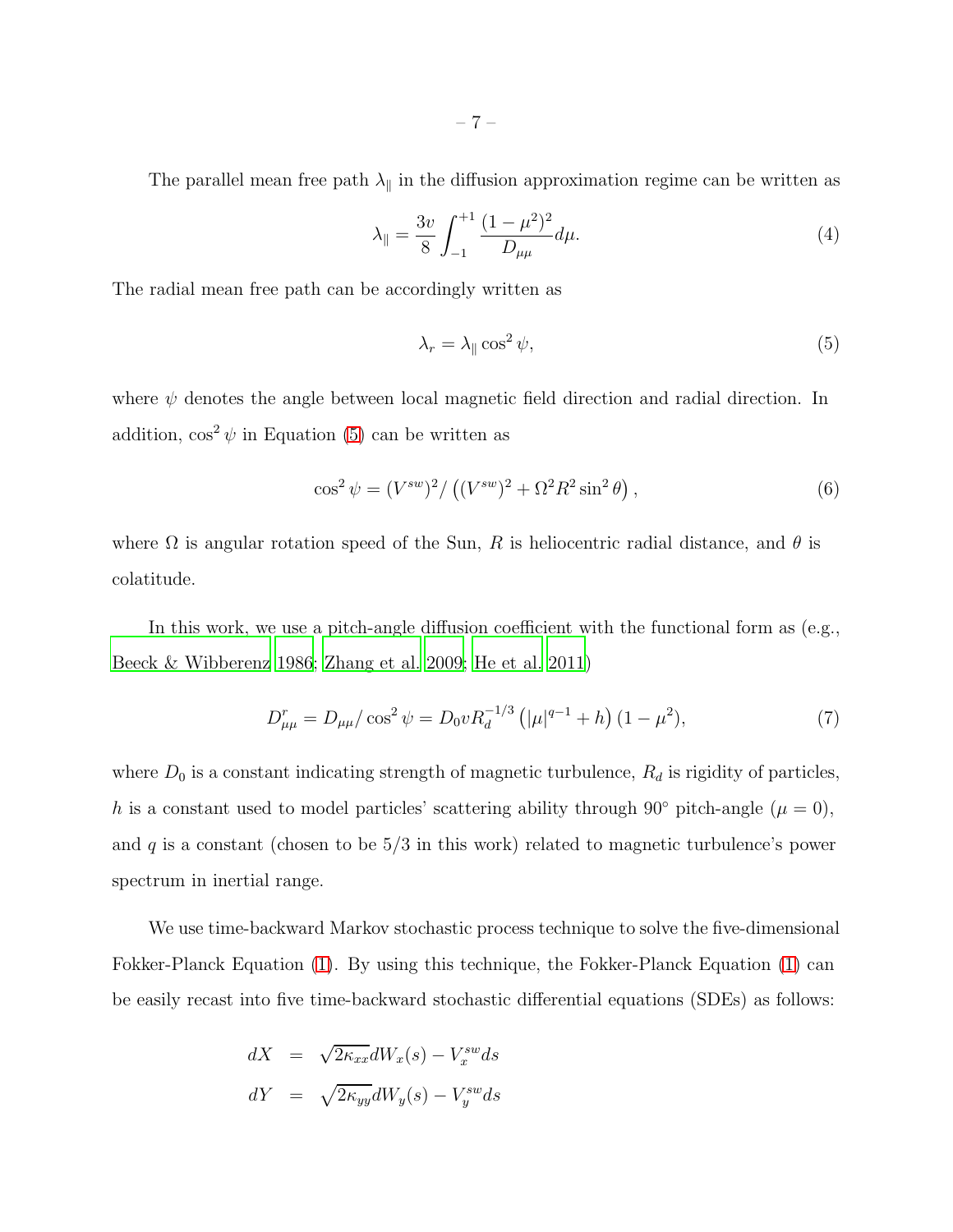$$
dZ = -(\mu V + V_z^{sw})ds
$$
  
\n
$$
d\mu = \sqrt{2D_{\mu\mu}}dW_{\mu}(s)
$$
  
\n
$$
-\frac{1-\mu^2}{2}\left[\frac{V}{L} + \mu\left(\frac{\partial V_x^{sw}}{\partial x} + \frac{\partial V_y^{sw}}{\partial y} - 2\frac{\partial V_z^{sw}}{\partial z}\right)\right]ds
$$
  
\n
$$
+\left(\frac{\partial D_{\mu\mu}}{\partial \mu} + \frac{2D_{\mu\mu}}{M+\mu}\right)ds
$$
  
\n
$$
dP = P\left[\frac{1-\mu^2}{2}\left(\frac{\partial V_x^{sw}}{\partial x} + \frac{\partial V_y^{sw}}{\partial y}\right) + \mu^2\frac{\partial V_z^{sw}}{\partial z}\right]ds,
$$
\n(8)

where  $(X, Y, Z)$  is pseudo-position of particles, V is pseudo-speed of particles, P is pseudo-momentum of particles, and  $W_x(t)$ ,  $W_y(t)$ , and  $W_\mu(t)$  are so-called Wiener processes. The five stochastic differential equations represent the value of the gyrophase-averaged distribution function  $f(\mathbf{x}, \mu, p, t)$  of SEPs. Using the numerical technique of time-backward Markov stochastic process, we need to trace SEPs back to the initial time of the system. The stochastic process simulation starts at the position  $(X, Y, Z)$ , pitch-angle  $\mu$ , momentum P, and time t (corresponding to backward time  $s = 0$ ), i.e.,  $X(s = 0) = X$ ,  $Y(s = 0) = Y$ ,  $Z(s = 0) = Z$ ,  $\mu(s = 0) = \mu$ , and  $P(s = 0) = P$ . During the time-backward process, the solution to the gyrophase-averaged distribution function of particles is sought. All stochastic simulations exit the system when the trajectories hit the physical boundaries for the first time. At the initial time, only those particles reaching the source region can contribute to the statistics. The five stochastic differential equations are similar to the first-order ordinary differential equations. In our simulations, the stochastic differential Equations [\(8\)](#page-6-1) are numerically solved with an Euler scheme as usual.

The source term  $Q$  in Equation [\(1\)](#page-5-0) is assumed to be the following form [\(Reid 1964](#page-19-10))

<span id="page-7-0"></span>
$$
Q(R \leqslant 0.05AU, E_k, \theta, \phi, t) = \frac{C E_k^{-\gamma}}{t p^2} \exp\left(-\frac{\tau_c}{t} - \frac{t}{\tau_L}\right) \xi(\theta, \phi),\tag{9}
$$

where  $\gamma$  is spectral index (set to be 3 in this work) of source particles,  $\tau_c$  and  $\tau_L$  are time constants controlling particle release profile in SEP sources, and  $\xi(\theta, \phi)$  is a function indicating latitudinal and longitudinal variation of SEP injection strength in sources. The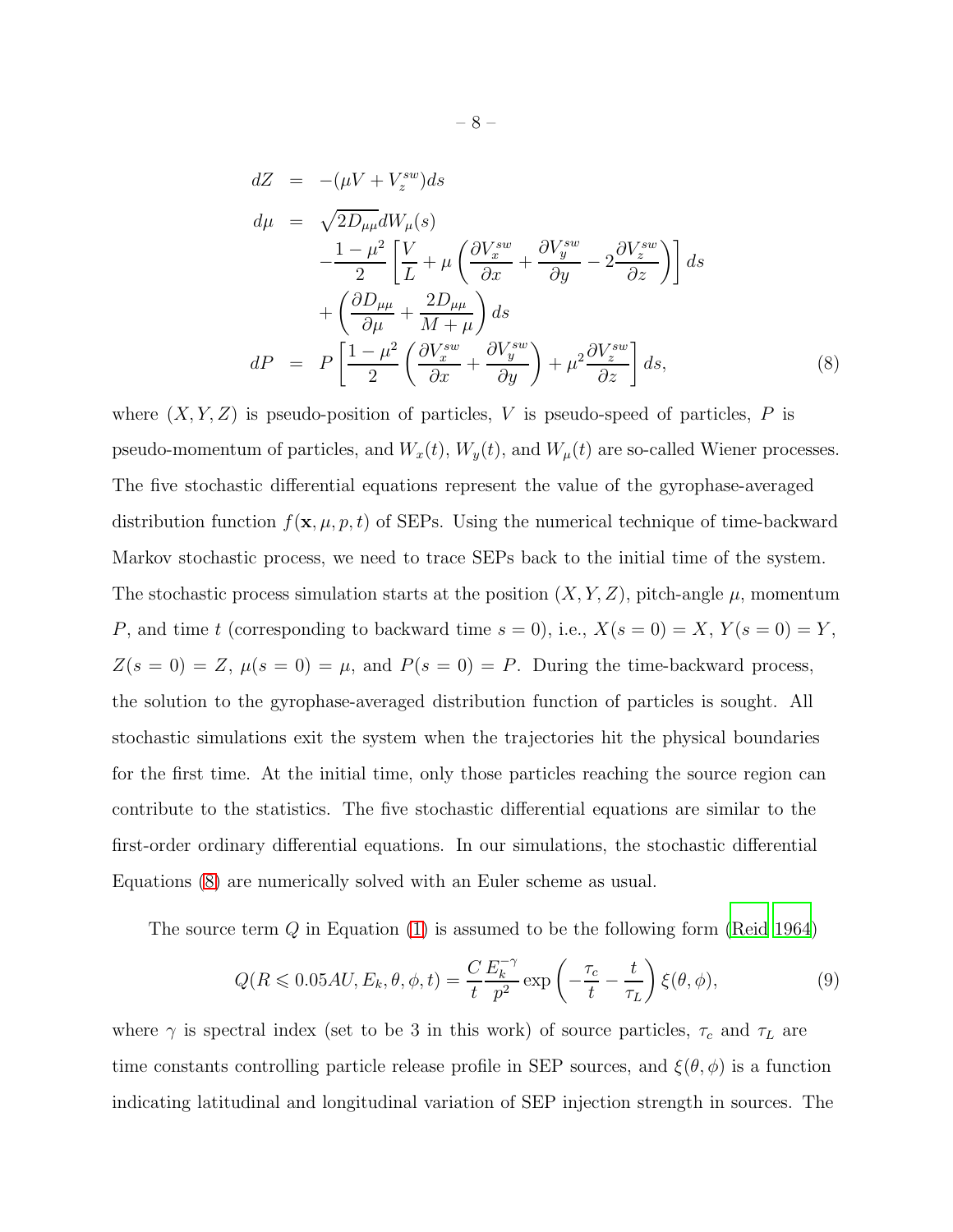SEP source model as shown in Equation [\(9\)](#page-7-0) is usually used to describe the SEP injections from solar flares in the simulations. The Equation [\(9\)](#page-7-0) may also be employed to model the short-lived SEP injections from shock waves driven by coronal mass ejections (CMEs) near the Sun. This near-Sun injection scenario should be particularly possible for the high energy particles (e.g.,  $E \gtrsim 10$  MeV for protons), which are thought to be accelerated and released near the Sun, where the shock is quite fast, and the seed particles are very dense. It should be noted that a sufficiently strong CME-driven shock can propagate radially outward to large radial distances, and continue to accelerate particles during its passage through the solar wind. In this case, the prompt particle peak can usually be followed by a secondary particle peak, which is known as energetic storm particle (ESP) event (e.g., [Verkhoglyadova et al. 2012\)](#page-19-7). In this work, we mainly concentrate on the high energy SEPs accelerated and released near the Sun, either from solar flares or from CME-driven shocks in the corona. We focus on the SEP peak intensities observed in the prompt component of SEP events. A more complete modeling effort taking into account the continuous particle injection and the ESP effect (especially for those relatively low-energy particles) will be the subject of future work. For a detailed discussion regarding the effects of the continuous shock acceleration on the SEP flux profiles, we refer the reader to the work by [Verkhoglyadova et al. \(2012\)](#page-19-7). In addition, the CME intensity increases usually show an east-west effect, depending on the shock strength variation with respect to the centroid of the CME and the shock angle. The long-lived particle injections from such radially propagating CME-driven shocks may lead to the corotation effect for spacecraft observations of intensity profiles in the interplanetary space (e.g., [Lario et al. 2014\)](#page-18-15).

For the outer boundary condition of the numerical model, we use an absorptive boundary of particles at heliocentric radial distance  $R = 50$  AU. In the simulations, we typically use a constant solar wind speed  $V^{sw} = 400 \; km \; s^{-1}$  and a Parker-type interplanetary magnetic field with magnitude  $B = 5nT$  at 1AU.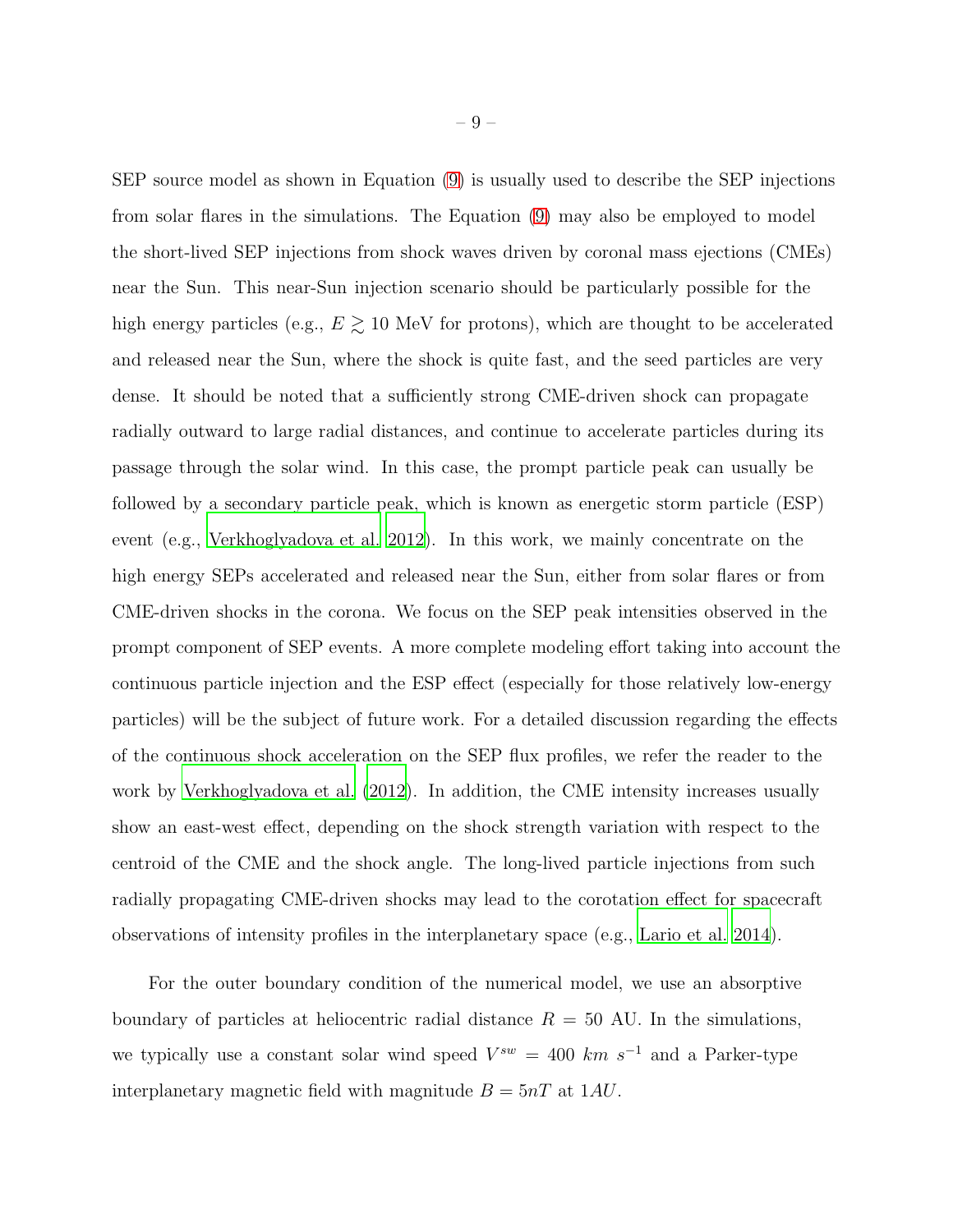In this paper, we pay main attention to the radial dependence of SEP peak intensities in the inner heliosphere. To this aim, in the numerical modeling we design two different alignment scenarios of the fleet of spacecraft in the interplanetary space. As shown in Figure [1,](#page-20-0) the spacecraft fleet locations labelled with  $A_i$   $(i = 1, 2, 3, 4, 5)$  are aligned along the radial direction line originating from the SEP source, and the spacecraft fleet locations labelled with  $B_i$  ( $i = 1, 2, 3, 4, 5$ ) are aligned along the nominal Parker magnetic field line connecting the SEP source. The heliocentric radial distances of spacecraft locations  $A_i$  (also  $B_i$ )  $(i = 1, 2, 3, 4, 5)$  are in sequence: 0.25, 0.4, 0.6, 0.8, and 1.0 AU. Both the SEP sources and the fleet of spacecraft are located at  $90^{\circ}$  colatitude in this study. Following the energy channels of  $27 - 37$  MeV and  $15 - 40$  MeV protons in SEP events previously analyzed by [Lario et al. \(2006](#page-18-3)) and [Lario et al. \(2013\)](#page-18-11), respectively, we numerically simulate the transport and radial dependence of solar energetic protons with averaged energies of the energy channels, i.e., 32 MeV and 25 MeV. We use different parallel and perpendicular diffusion coefficients in the simulations to test the dependence of the modelling results on these two parameters and on the ratio of them. In addition, different SEP source coverages (e.g., 45◦ and 70◦ ) of longitude and latitude will be used in the numerical modelling. We simulate  $3 \times 10^7$  particles for each SEP case on a super-computer cluster. The unit of omnidirectional flux is usually used as  $cm^{-2} - s^{-1} - sr^{-1} - MeV^{-1}$ . For conveniently plotting figures, in this work we use an arbitrary unit.

#### 3. Numerical Simulation Results

Figure [2](#page-21-0) shows the simulation results of intensity-time profiles of 32 MeV protons observed along the radial direction line (upper panel) and along the Parker magnetic field line (lower panel) originating from the SEP source. In the case of Figure [2,](#page-21-0) the SEP source coverage is set to be 45◦ wide in longitude and latitude. The curves with different colors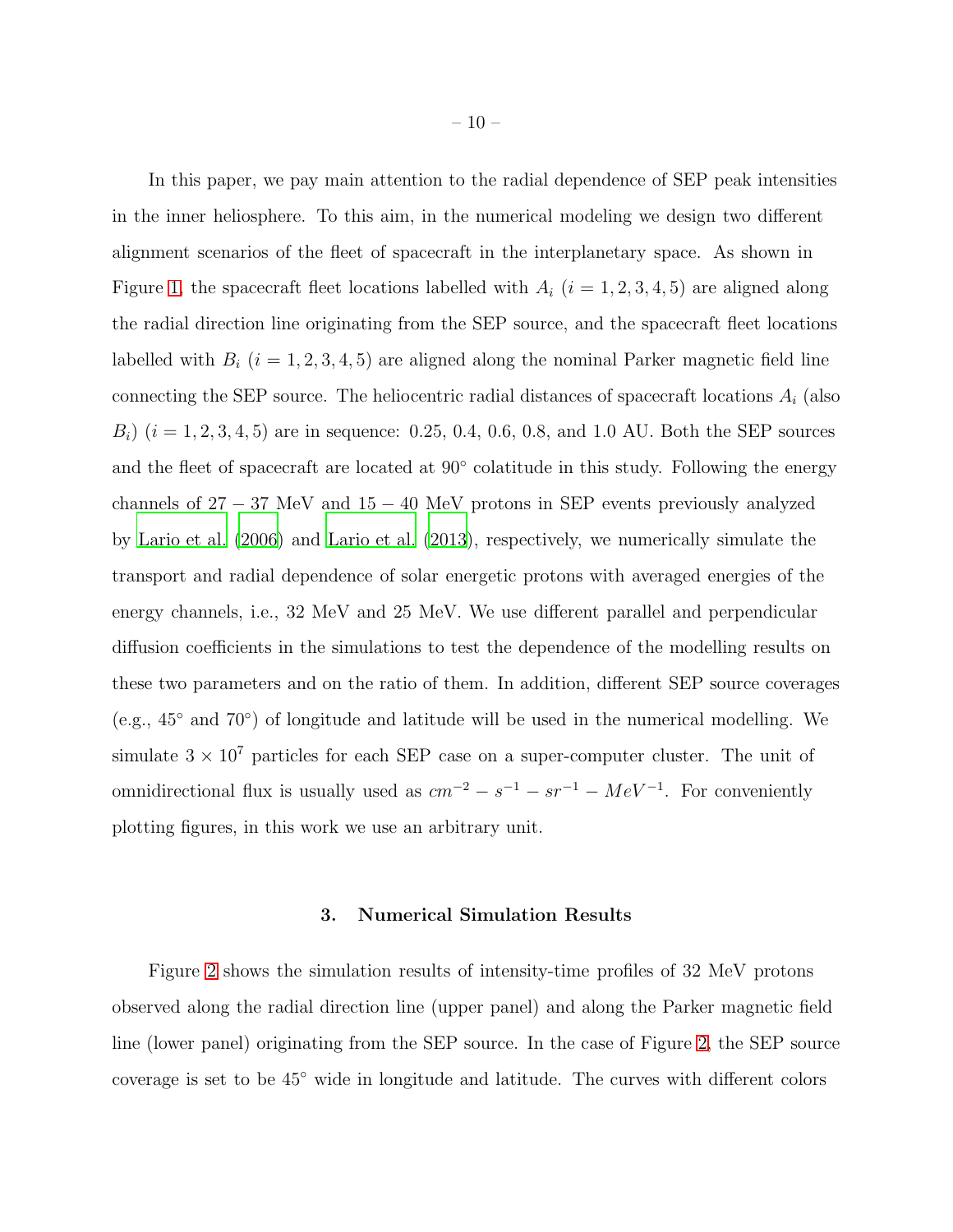denote the intensity-time profiles observed at different heliocentric radial distances: 0.25, 0.4, 0.6, 0.8, and 1.0 AU. Both the SEP source and the fleet of spacecraft are located at 90◦ colatitude. For both alignment scenarios of spacecraft ("A-series" and "B-series" as shown in Figure [1\)](#page-20-0), the diffusion coefficients are set as follows: the radial mean free path  $\lambda_r = 0.28$  AU (corresponding to the parallel mean free path  $\lambda_{\parallel} = 0.56$  AU at 1 AU), the perpendicular mean free paths  $\lambda_x = \lambda_y = \lambda_\perp = 0.007$  AU, and consequently, the ratio  $\lambda_{\perp}/\lambda_{\parallel}$  = 0.007/0.56 = 0.0125 at 1 AU. As we can see in the upper and lower panels of Figure [2,](#page-21-0) for both alignment scenarios of spacecraft, the SEP intensity detected at a smaller radial distance is higher than the SEP intensity observed at a larger radial distance. Interestingly, during the early phases of the SEP events, the magnitude difference between the SEP intensities observed at different radial distances in the upper panel ("A-series") is much more considerable than that in the lower panel ("B-series"). The essential reason is that in the simulations and also in typical SEP events, the perpendicular diffusion coefficient is smaller than the parallel diffusion coefficient. As a result, with the same radial distance, the SEP intensity observed along the radial direction line ("A-series") is smaller than that observed along the Parker magnetic field line ("B-series"), especially at larger radial distances, where the magnetic footpoint of the observer in the "A-series" cases is outside the limited SEP source. In the upper and lower panels of Figure [2,](#page-21-0) the filled circles with different colors on the intensity-time profiles indicate the peak intensities of the corresponding SEP cases. During the late phases of SEP events, the particle intensities usually evolve in time with similar decay rates. This interesting phenomenon was traditionally named SEP "reservoir" by [Roelof et al. \(1992](#page-19-11)) and twenty-five years later was recently tentatively renamed SEP "flood" by [He & Wan \(2017\)](#page-18-9) based on multi-dimensional numerical simulations and spacecraft observations. As one can see, in both panels of Figure [2,](#page-21-0) the SEP "flood" (previously "reservoir") phenomenon is successfully reproduced in our simulations of a series of SEP cases with different radial distances.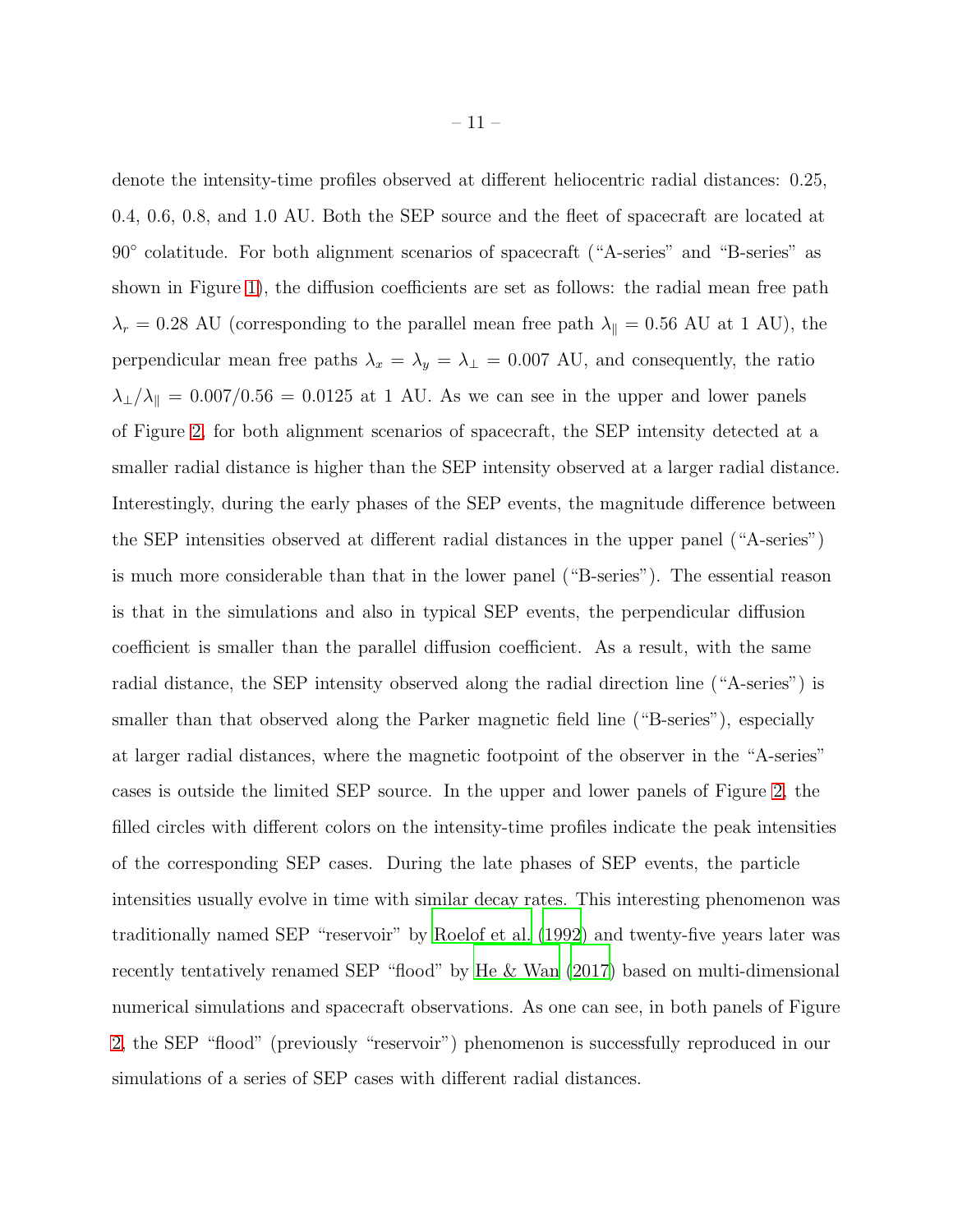Figure [3](#page-22-0) shows the simulation results of intensity-time profiles of 32 MeV protons with the diffusion coefficients as follows: the radial mean free path  $\lambda_r = 0.35$  AU (corresponding to the parallel mean free path  $\lambda_{\parallel} = 0.7$  AU at 1 AU), the perpendicular mean free paths  $\lambda_x = \lambda_y = \lambda_\perp = 0.005$  AU, and consequently, the ratio  $\lambda_\perp/\lambda_\parallel = 0.005/0.7 = 0.0071$  at 1 AU. Other parameters and conditions are the same as Figure [2.](#page-21-0) In Figure [3,](#page-22-0) we can see that the SEP intensity observed at a smaller radial distance is higher than that observed at a larger radial distance. In other words, the SEP intensity decreases with increasing radial distance. The filled circles with different colors on the intensity-time profiles indicate the peak intensities of the SEP events. In addition, the SEP "flood" (previously "reservoir") phenomenon is reproduced in the simulations.

Figure [4](#page-23-0) displays the simulation results of intensity-time profiles of 25 MeV protons with the diffusion coefficients as: the radial mean free path  $\lambda_r = 0.25$  AU (corresponding to the parallel mean free path  $\lambda_{\parallel} = 0.5$  AU at 1 AU), the perpendicular mean free paths  $\lambda_x = \lambda_y = \lambda_\perp = 0.006$  AU, and consequently, the ratio  $\lambda_\perp/\lambda_\parallel = 0.006/0.5 = 0.012$  at 1 AU. Other parameters and conditions are the same as Figure [2.](#page-21-0) Similar to the results shown in Figure [2](#page-21-0) and Figure [3,](#page-22-0) we can see that for both alignment scenarios of spacecraft ("A-series" in upper panel and "B-series" in lower panel), the SEP intensity decreases with increasing radial distance. The filled circles on the intensity-time profiles denote the peak intensities of the SEP events. During the late phases of SEP events, the SEP "flood" (previously "reservoir") phenomenon is clearly reproduced.

Figure [5](#page-24-0) shows the numerical simulation results of intensity-time profiles of 25 MeV protons with the diffusion coefficients as: the radial mean free path  $\lambda_r = 0.3$  AU (corresponding to the parallel mean free path  $\lambda_{\parallel} = 0.6$  AU at 1 AU), the perpendicular mean free paths  $\lambda_x = \lambda_y = \lambda_\perp = 0.009$  AU, and consequently, the ratio  $\lambda_\perp/\lambda_\parallel = 0.009/0.6 = 0.015$ at 1 AU. Other parameters and conditions are the same as Figure [4.](#page-23-0) As one can see in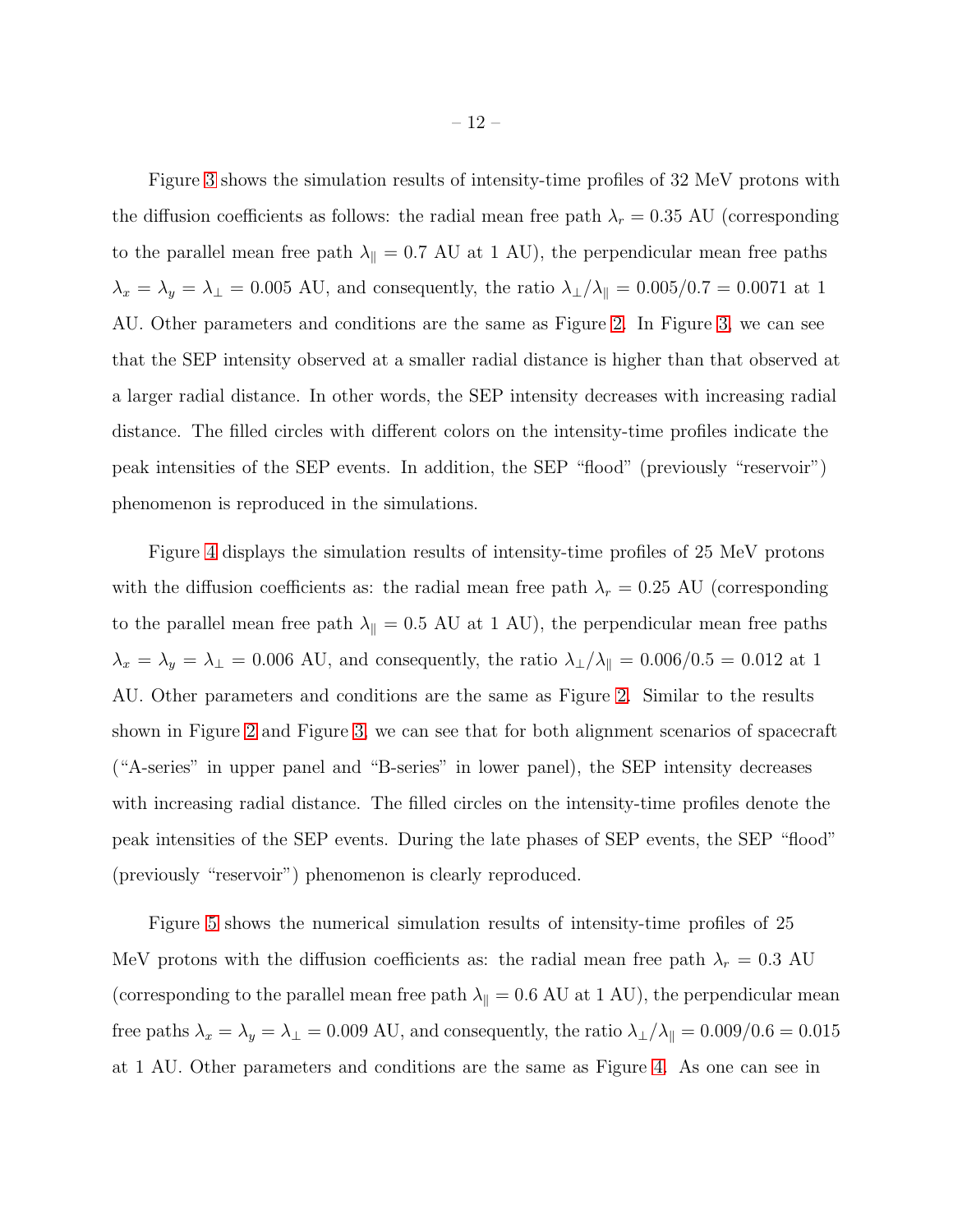Figure [5,](#page-24-0) the SEP intensity decreases with increasing radial distance. We note that the filled circles on the intensity-time profiles denote the peak intensities of the corresponding SEP cases. During the late phases, the SEP "flood" (previously "reservoir") phenomenon is reproduced.

We extract the information of the peak intensities and the relevant radial distances of the SEP cases in Figures [2,](#page-21-0) [3,](#page-22-0) [4,](#page-23-0) and [5.](#page-24-0) We present this important information in Figure [6.](#page-25-0) The black, red, green, and blue circles and curves in Figure [6](#page-25-0) denote the simulation results of SEP peak intensities extracted from Figures [2,](#page-21-0) [3,](#page-22-0) [4,](#page-23-0) and [5,](#page-24-0) respectively. In previous observational studies, a power-law function  $I_{max}(R) = kR^{-\alpha}$ , where k is a constant, is usually used to model the radial dependence of the SEP peak intensities. Following the previous works, we model the radial dependence of the SEP peak intensities shown in Figures [2,](#page-21-0) [3,](#page-22-0) [4,](#page-23-0) and [5](#page-24-0) with the functional form  $I_{max}(R) = kR^{-\alpha}$ . In Figure [6,](#page-25-0) the unfilled circles denote the peak intensities of the "A-series" SEP cases, i.e., those events observed along the radial direction line. The filled circles denote the peak intensities of the "B-series" SEP cases, i.e., those events observed along the Parker magnetic field line. The functional form  $R^{-\alpha}$  with different values of  $\alpha$  near the corresponding SEP cases denotes the modelling results of the radial dependence of the SEP peak intensities. As we can see, the peak particle intensities in the SEP events exponentially decrease with the increasing radial distances. For the SEP events observed along the Parker magnetic field line ("B-series"), the values of  $\alpha$  are roughly in the range [1.6, 1.8], with a median value of 1.7. For the SEP events observed along the radial direction line ("A-series"), the values of  $\alpha$  are generally larger than those in the "B-series" SEP events. Interestingly, a two-phase phenomenon is found in the radial dependence of the SEP peak intensities. For the two spacecraft at radial distances  $R = 0.25$  AU and  $R = 0.4$  AU, respectively, the values of  $\alpha$  are roughly in the range [2.0, 2.2]. For the three spacecraft at radial distances  $R = 0.6$  AU,  $R = 0.8$ AU, and  $R = 1.0$  AU, respectively, the values of  $\alpha$  are roughly in the range [4.8, 5.0]. We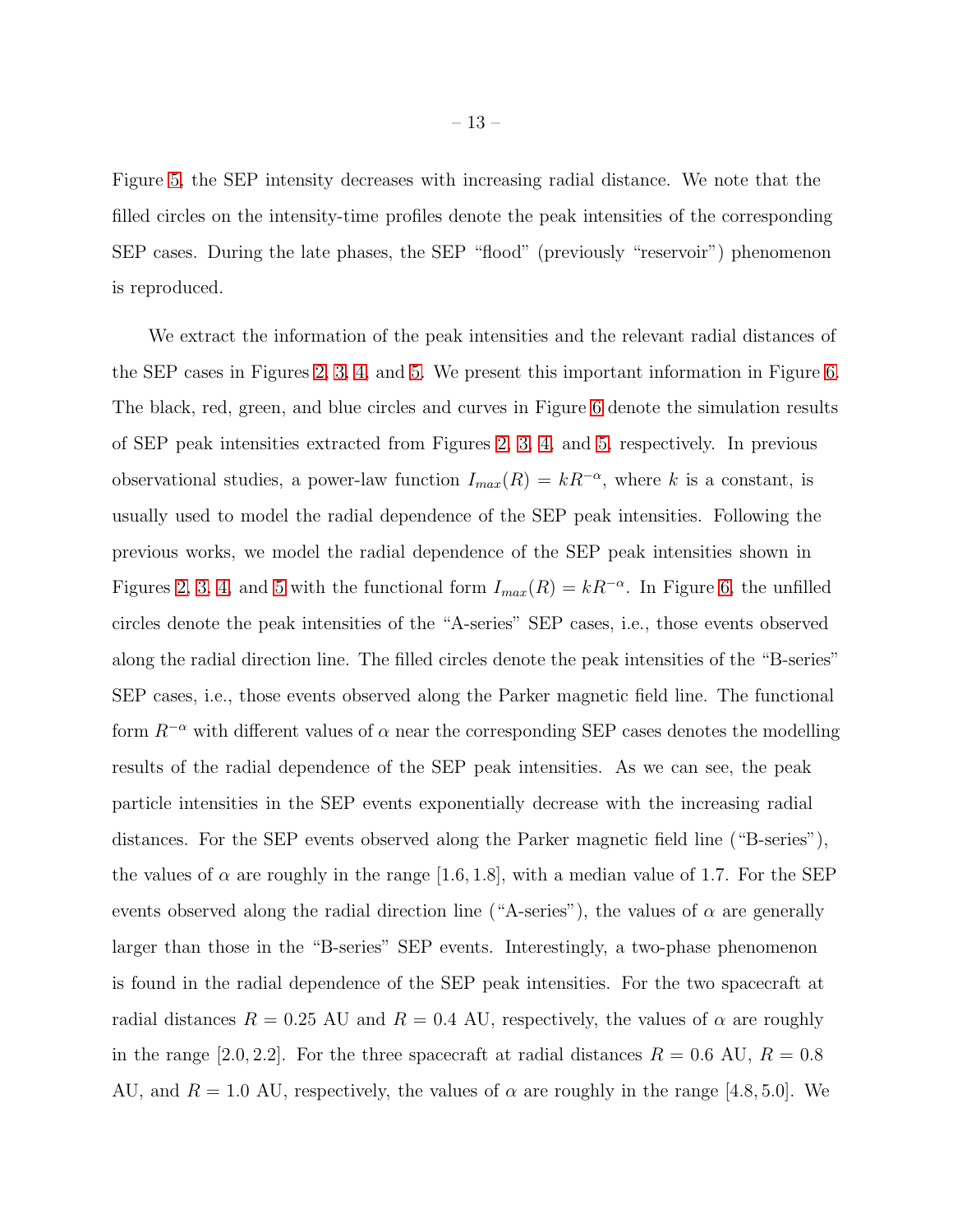note that the magnetic footpoints of the former two spacecraft are located inside the SEP source, while the magnetic footpoints of the latter three spacecraft are located outside the SEP source. This is why the value range [2.0, 2.2] of  $\alpha$  determined from the former two spacecraft is relatively similar to the value range [1.6, 1.8] of  $\alpha$  in the "B-series" SEP cases, but the value range  $[4.8, 5.0]$  of  $\alpha$  determined from the latter three spacecraft is considerably different from the value range [1.6, 1.8] of  $\alpha$  in the "B-series" SEP cases, where all of the five spacecraft's magnetic footpoints are located at the center of the SEP source. The "position" of the breakpoint (transition point/critical point) between the two phases of the radial dependence of the SEP peak intensities depends on the magnetic connection status of the observers. In particular, the situation that whether the magnetic footpoint of the observer is located inside (even very near or on the boundary of source) or outside the SEP source is a crucial factor determining the value of the index  $\alpha$ . This finding suggests that a very careful examination of magnetic connection between SEP source and each spacecraft should be taken in the observational investigations to obtain an accurate estimate of the radial dependence of the SEP peak intensities. In addition, we find that the index  $\alpha$  does not strongly depend on the energies of particles and the ratios of perpendicular to parallel diffusion coefficients, provided that the diffusion coefficients are relatively reasonable.

We also simulate the SEP cases with source width of 70° in longitude and latitude. Figure [7](#page-26-0) displays the simulation results and the modelling analyses of the radial dependence of the SEP peak intensities. The black, red, green, and blue circles and curves in Figure [7](#page-26-0) denote the simulation results of the SEP cases similar to (except for the source coverage) the cases presented in Figures [2,](#page-21-0) [3,](#page-22-0) [4,](#page-23-0) and [5,](#page-24-0) respectively. We note that except for the source width, all of the other physical parameters and conditions of the simulations presented in Figure [7](#page-26-0) are the same as those in Figure [6.](#page-25-0) The unfilled circles denote the peak intensities of the "A-series" SEP cases, and the filled circles denote the peak intensities of the "B-series" SEP cases. The functional form  $R^{-\alpha}$  with different values of  $\alpha$  near the corresponding SEP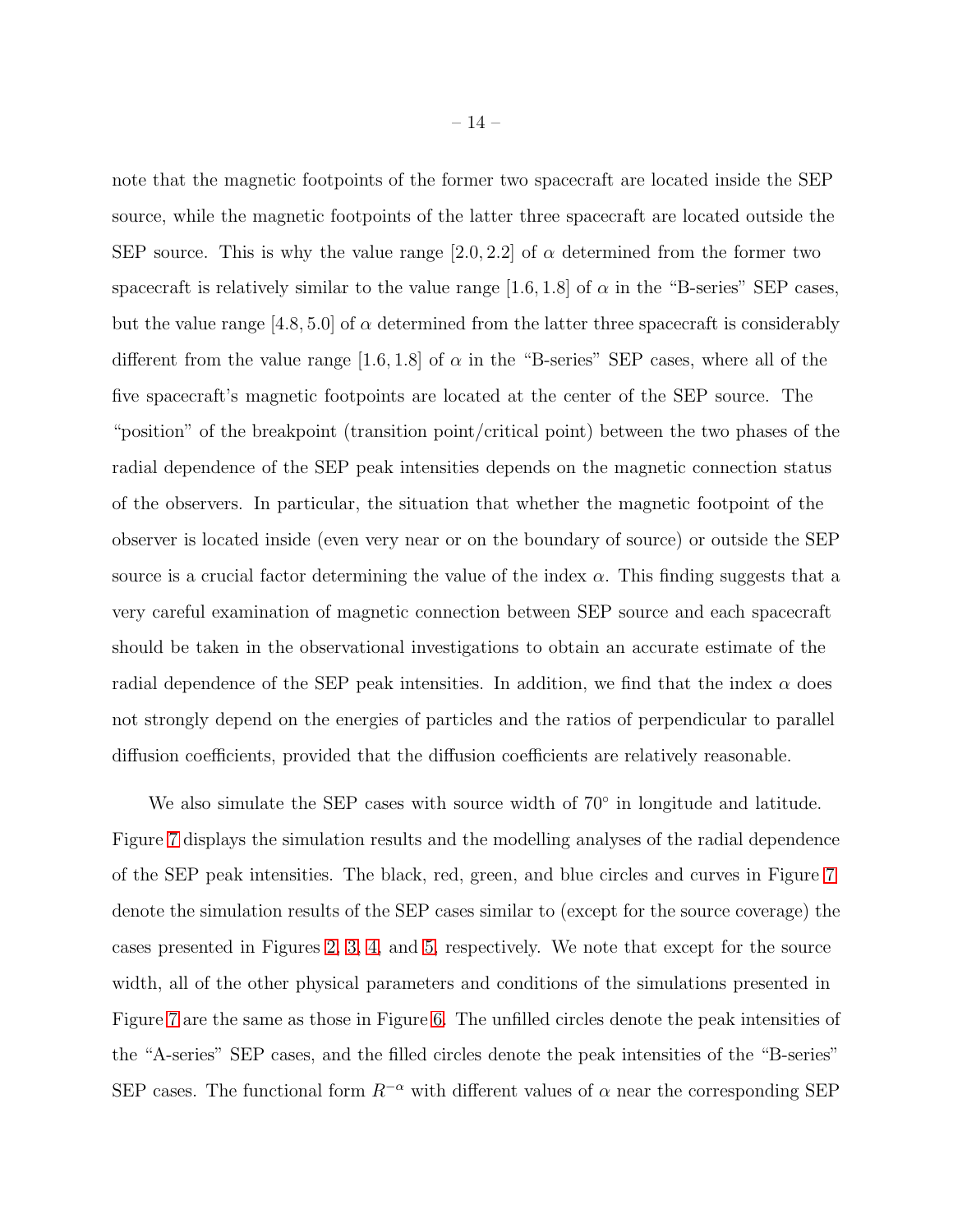cases denotes the modelling results of the radial dependence of the SEP peak intensities. For the SEP events observed along the Parker magnetic field line ("B-series"), the values of  $\alpha$  are roughly in the range [1.6, 1.7], which is similar to the value range [1.6, 1.8] indicated in Figure [6.](#page-25-0) For the SEP events observed along the radial direction line ("A-series"), the values of  $\alpha$  are generally larger than those in the "B-series" SEP events. Similar to Figure [6,](#page-25-0) a two-phase phenomenon exists in the radial dependence of the SEP peak intensities. For the three spacecraft at radial distances  $R = 0.25$  AU,  $R = 0.4$  AU, and  $R = 0.6$  AU, respectively, the values of  $\alpha$  are roughly in the range [1.8, 1.9]. For the two spacecraft at radial distances  $R = 0.8$  AU and  $R = 1.0$  AU, respectively, the values of  $\alpha$  are roughly in the range [6.3, 6.8]. We note that the magnetic footpoints of the former three spacecraft are located inside the SEP source, while the magnetic footpoints of the latter two spacecraft are located outside the SEP source. This is why the value range [1.8, 1.9] of α determined from the former three spacecraft is similar to the value range [1.6, 1.7] of α in the "B-series" SEP cases, but the value range  $[6.3, 6.8]$  of  $\alpha$  determined from the latter two spacecraft is considerably distinct from the value range [1.6, 1.7] of  $\alpha$  in the "B-series" SEP cases. Because for the "B-series" SEP cases, the magnetic footpoints of all of the five spacecraft are located at the center of the SEP source. By combining Figure [6](#page-25-0) and Figure [7,](#page-26-0) we can conclude that the "position" of the breakpoint (transition point/critical point) between the two phases of the radial dependence of the SEP peak intensities depends on the magnetic connection status of the observers in the heliosphere. Particularly, the situation that whether the magnetic footpoint of each observer is located inside (even very near or on the boundary of source) or outside the SEP source is a very important

factor determining the value of the index  $\alpha$ . In this sense, the index  $\alpha$  primarily depends on the physical properties (e.g., location, coverage) of the SEP sources and consequently on the longitudinal/latitudinal separations between the sources and the magnetic field line footpoints of the observers. Therefore, we suggest that a very careful examination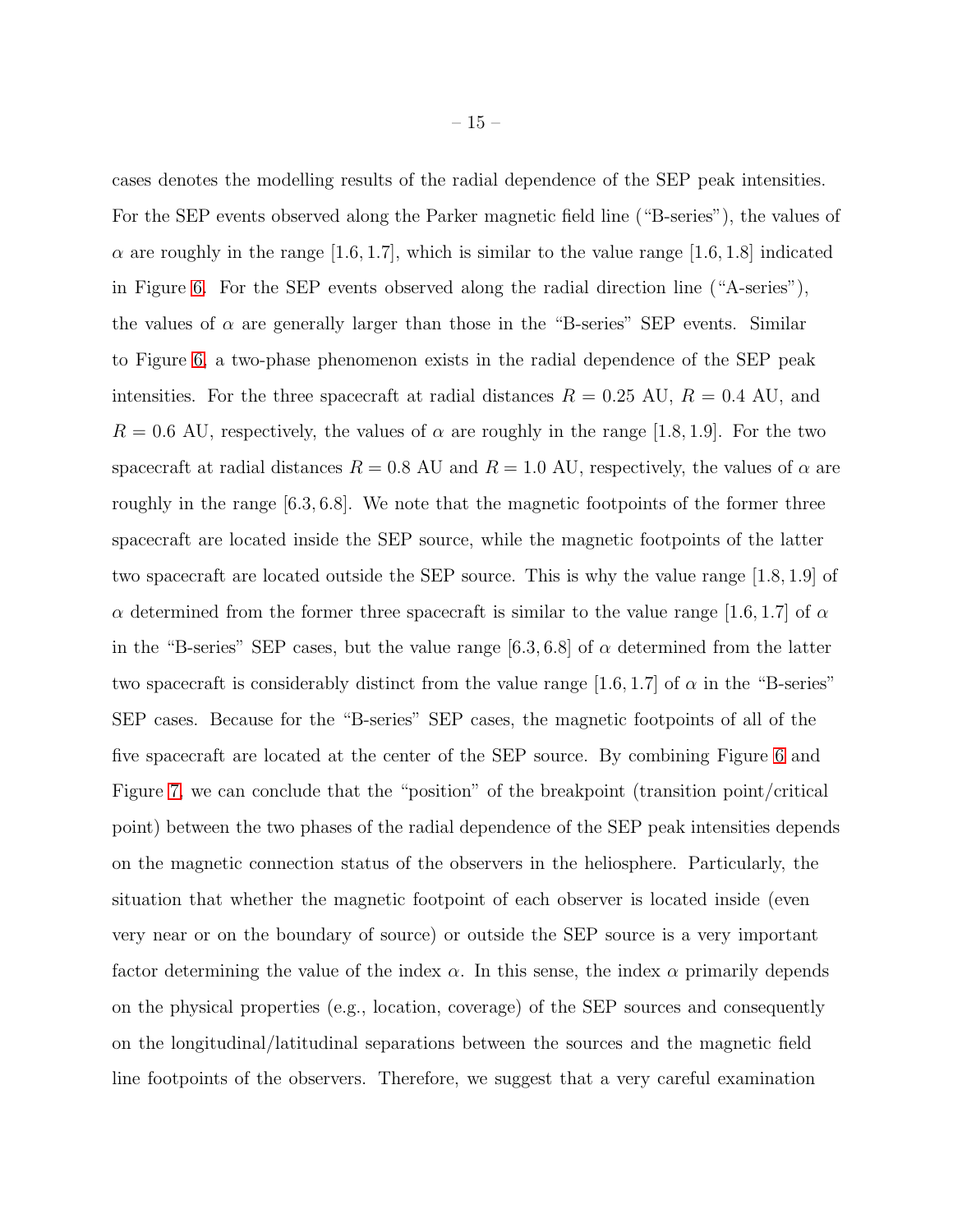of the magnetic connection between SEP source and each spacecraft should be taken in the observational studies to obtain an accurate estimate of the radial dependence of the SEP peak intensities. Additionally, we find that the index  $\alpha$  does not strongly depend on the energies of particles and the ratios of perpendicular to parallel diffusion coefficients. In addition, we suggest that the function  $R^{-1.7\pm0.1}$ , obtained in the "B-series" SEP cases, where all of the observers' magnetic footpoints are located at the center of the SEP source, should be the lower limit for empirically modelling the radial dependence of the SEP peak intensities. For the SEP events similar to the "B-series" cases as shown in Figure [1,](#page-20-0) the value of index  $\alpha$  does not strongly depend on the width of the SEP sources. These findings can be used to explain the majority of the previous empirical investigation results based on multispacecraft observations, and especially to reconcile the different/conflicting empirical values of index  $\alpha$  in the literature.

#### 4. Summary and Conclusions

SEPs have radiation effects and potential damages on space missions, and can risk the health of the astronauts working in space. To accurately estimate the potential radiation impacts of SEPs, it is very important to investigate the radial dependence of SEP intensities and fluences, particularly in the forthcoming era of Solar Probe Plus and Solar Orbiter. In this paper, we numerically solve the five-dimensional Fokker-Planck equation to investigate the radial dependence of SEP peak intensities in the inner heliosphere. The value of index  $\alpha$  in the functional form  $I_{max}(R) = kR^{-\alpha}$  is quantitatively determined in the simulations of various SEP scenarios. Two different styles of spacecraft alignment in the heliosphere are taken into account: (1) along the radial direction line ("A-series" cases in Figure [1\)](#page-20-0); (2) along the nominal Parker magnetic field line ("B-series" cases in Figure [1\)](#page-20-0). The main conclusions of our results in this paper are as follows: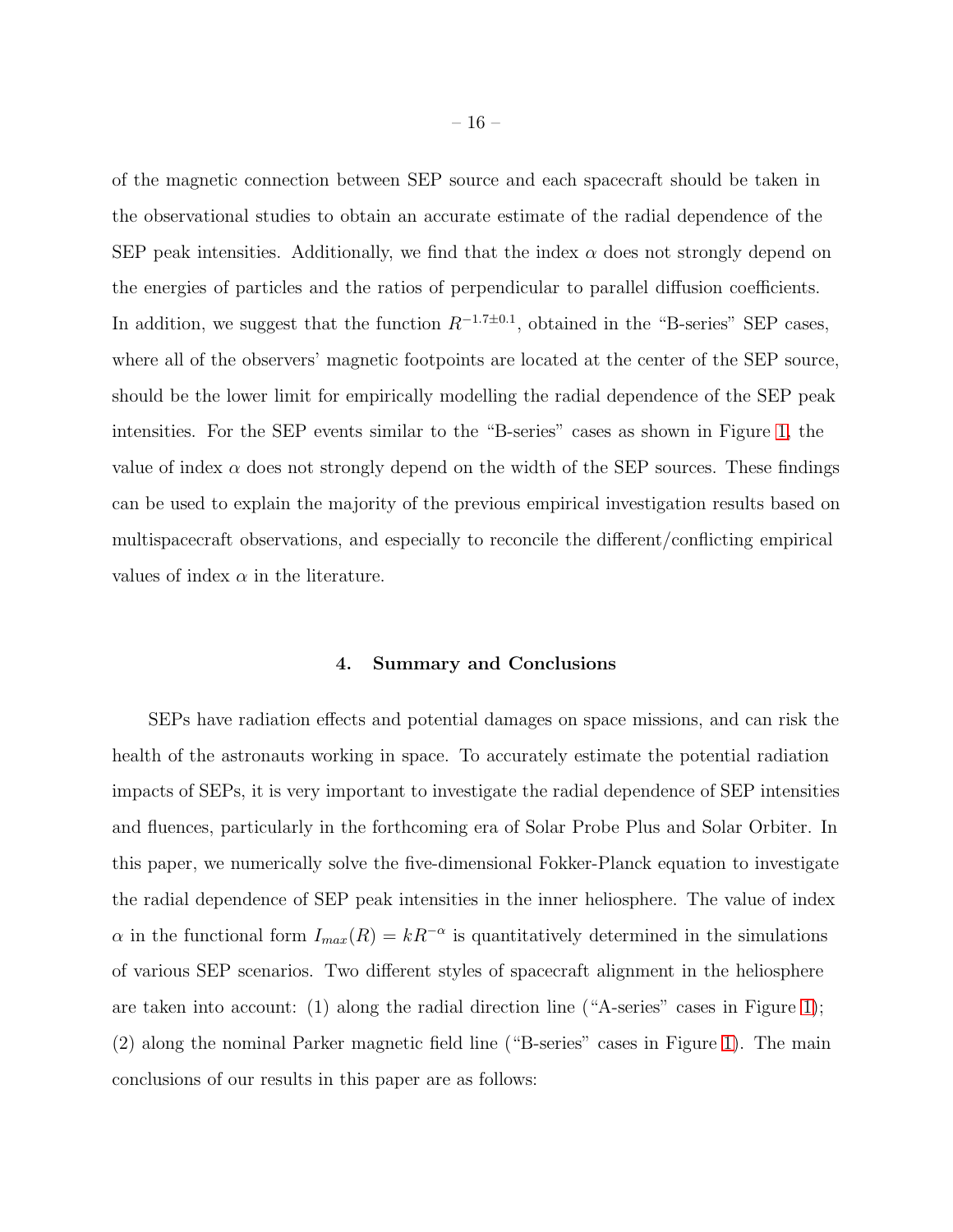1. The value of index  $\alpha$  varies in a wide range, mainly depending on the physical properties (e.g., location, width) of SEP sources and consequently on the longitudinal/latitudinal separations between the sources and the magnetic field line footpoints of the observers. However, for the SEP events similar to the "B-series" cases, the value of  $\alpha$  does not strongly depend on the width of the SEP sources.

2. The situation that whether the magnetic footpoint of the observer is located inside (even very near or on the boundary of source) or outside the SEP source is a crucial factor determining the value of index  $\alpha$ . A two-phase phenomenon is found in the radial dependence of the peak intensities in the "A-series" SEP cases. The "position" of the breakpoint (transition point/critical point) between the two phases of the radial dependence of the peak intensities depends on the magnetic connection status of the observers. We suggest that a very careful examination of the magnetic connection between SEP source and each spacecraft should be taken in the observational investigations to obtain an accurate estimate of the radial dependence of the SEP peak intensities.

3. We suggest that the function  $R^{-1.7\pm0.1}$ , obtained in the "B-series" SEP cases, where all of the observers' magnetic footpoints are located at the center of the SEP source, should be the lower limit for empirically modelling the radial dependence of the SEP peak intensities. In addition, the value of the index  $\alpha$  does not strongly depend on the energies of particles and the ratios of perpendicular to parallel diffusion coefficients, provided that the diffusion coefficients are relatively reasonable.

4. The results provided in this paper can be used to explain the majority of the previous empirical results based on multispacecraft observations, and especially to reconcile the different/conflicting empirical values of index  $\alpha$  in the literature. In addition, our findings can also be employed to predict and explain the observational results obtained from the two forthcoming spacecraft, i.e., Solar Probe Plus and Solar Orbiter.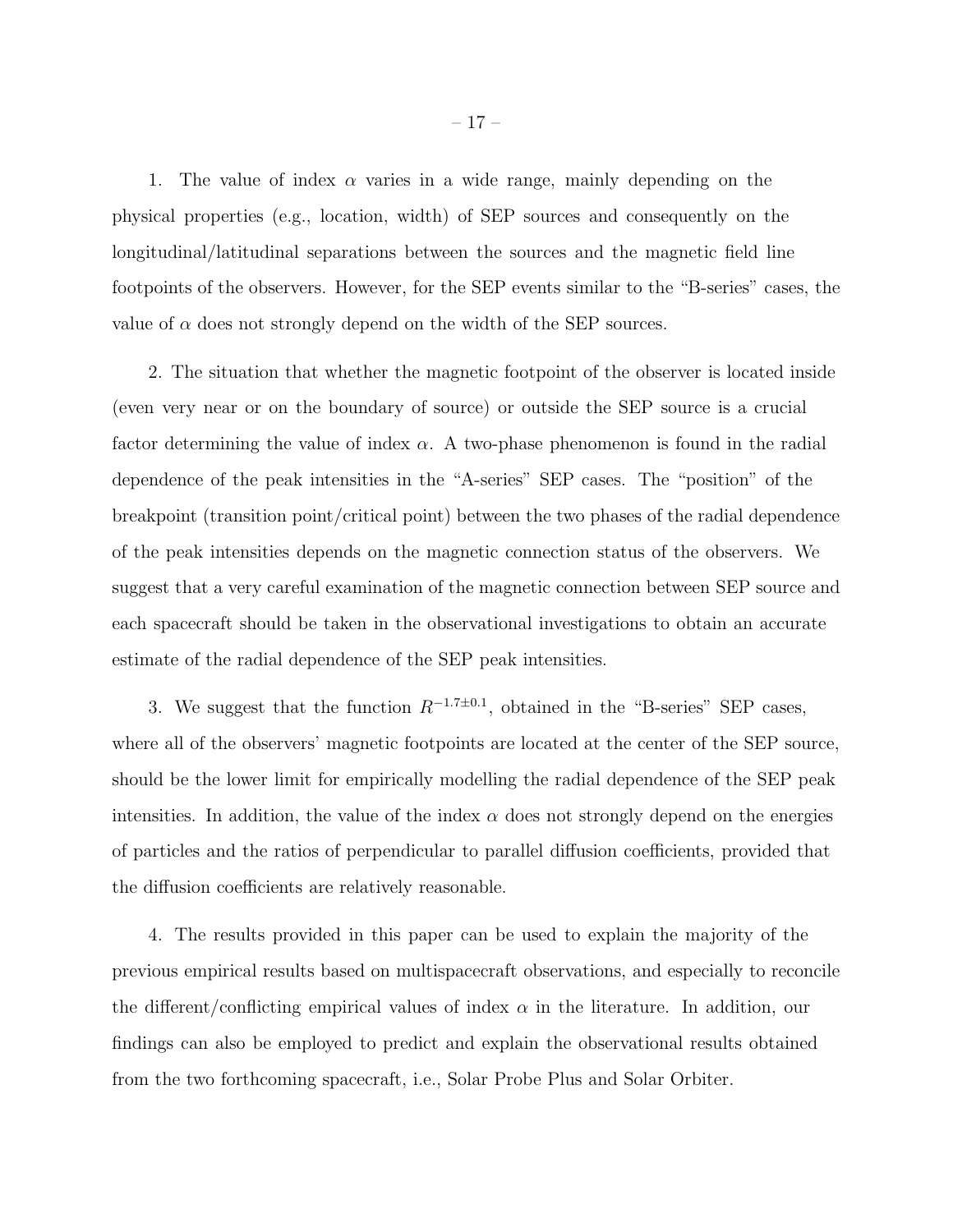In this work, we primarily pay attention to the simulations of the three-dimensional propagation of energetic protons in the inner heliosphere. In the future, we will investigate the radial dependence of intensities of electrons and heavy ions. The radial dependence of SEP fluences and radiation dosages is also a very interesting topic in the research field. We will also investigate the radial dependence of SEP intensities, SEP fluences, and radiation dosages in the outer heliosphere. In addition, in the future we will further investigate the radial and temporal evolution of the SEP events related to CME-driven shocks.

This work was supported in part by the National Natural Science Foundation of China under grants 41474154, 41204130, 41621063, and 41131066, the National Important Basic Research Project under grant 2011CB811405, the Chinese Academy of Sciences under grant KZZD-EW-01-2. H.-Q. He gratefully acknowledges the partial support of the Youth Innovation Promotion Association of the Chinese Academy of Sciences (No. 2017091).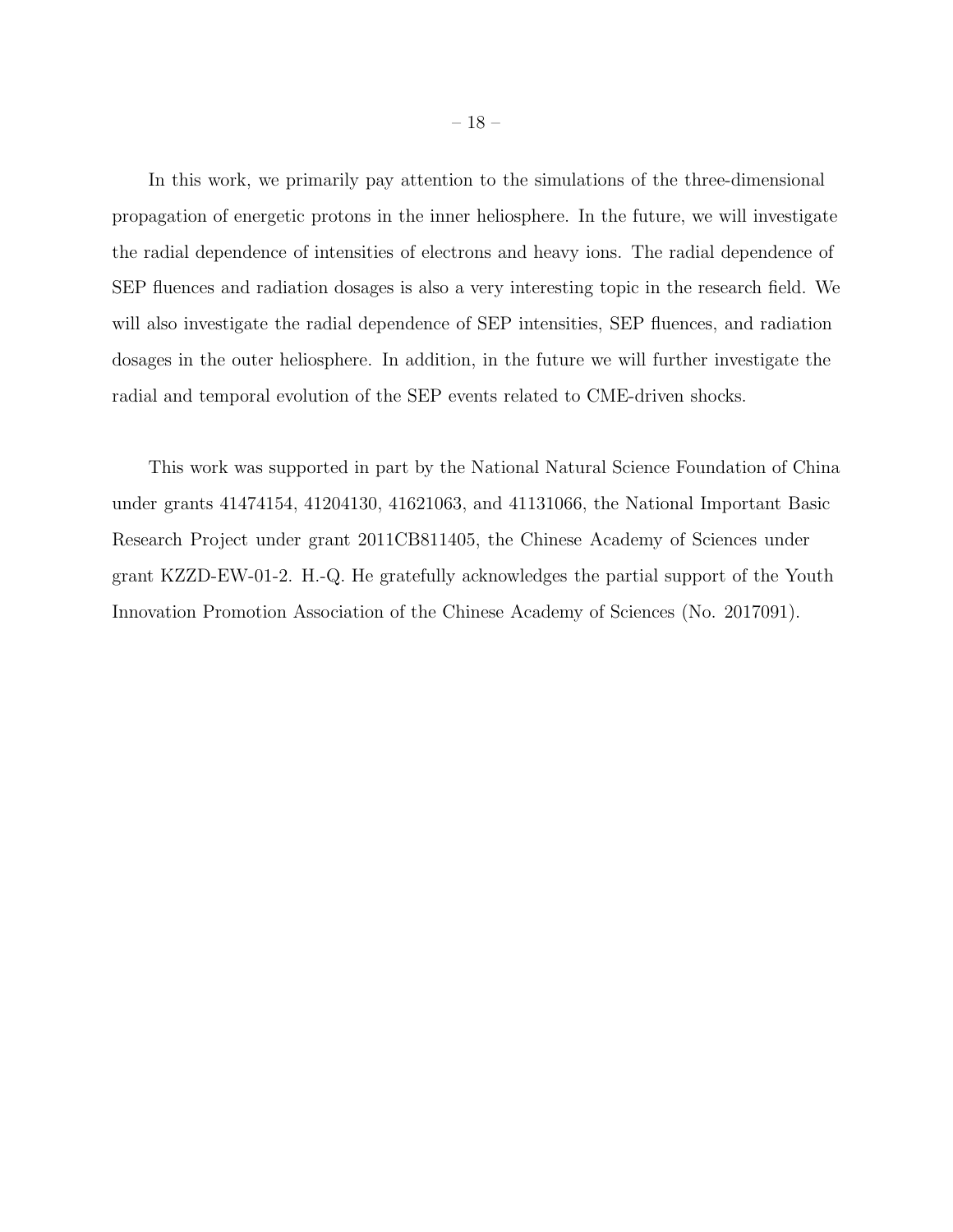#### REFERENCES

- <span id="page-18-4"></span>Aran, A., Sanahuja, B., & Lario, D. 2005, Ann. Geophys., 23, 3047
- <span id="page-18-14"></span>Beeck, J., & Wibberenz, G. 1986, ApJ, 311, 437
- <span id="page-18-13"></span>Dröge, W., Kartavykh, Y. Y., Dresing, N., Heber, B., & Klassen, A. 2014, J. Geophys. Res., 119, 6074
- <span id="page-18-0"></span>Hamilton, D. C. 1988, in Interplanetary Particle Environment (JPL Publ. 88-28; Pasadena: JPL), 86
- <span id="page-18-1"></span>Hamilton, D. C., Mason, G. M., & McDonald, F. B. 1990, Proc. 21st Int. Cosmic Ray Conf., 5, 237
- <span id="page-18-7"></span>He, H.-Q., Qin, G., & Zhang, M. 2011, ApJ, 734, 74
- <span id="page-18-8"></span>He, H.-Q., & Wan, W. 2015, ApJS, 218, 17
- <span id="page-18-12"></span>He, H.-Q. 2015, ApJ, 814, 157
- <span id="page-18-9"></span>He, H.-Q., & Wan, W. 2017, MNRAS, 464, 85
- <span id="page-18-2"></span>Kallenrode, M.-B. 1997, J. Geophys. Res., 102, 22335
- <span id="page-18-6"></span>Kozarev, K., Schwadron, N. A., Dayeh, M. A., et al. 2010, Space Weather, 8, S00E08
- <span id="page-18-3"></span>Lario, D., Kallenrode, M.-B., Decker, R. B., et al. 2006, ApJ, 653, 1531
- <span id="page-18-5"></span>Lario, D., Aran, A., Agueda, N., & Sanahuja, B. 2007, Adv. Space Res., 40, 289
- <span id="page-18-10"></span>Lario, D., & Decker, R. B. 2011, Space Weather, 9, S11003
- <span id="page-18-11"></span>Lario, D., Aran, A., Gómez-Herrero, R., et al. 2013, ApJ, 767, 41
- <span id="page-18-15"></span>Lario, D., Roelof, E. C., & Decker, R. B. 2014, ASP Conference Series, 484, 98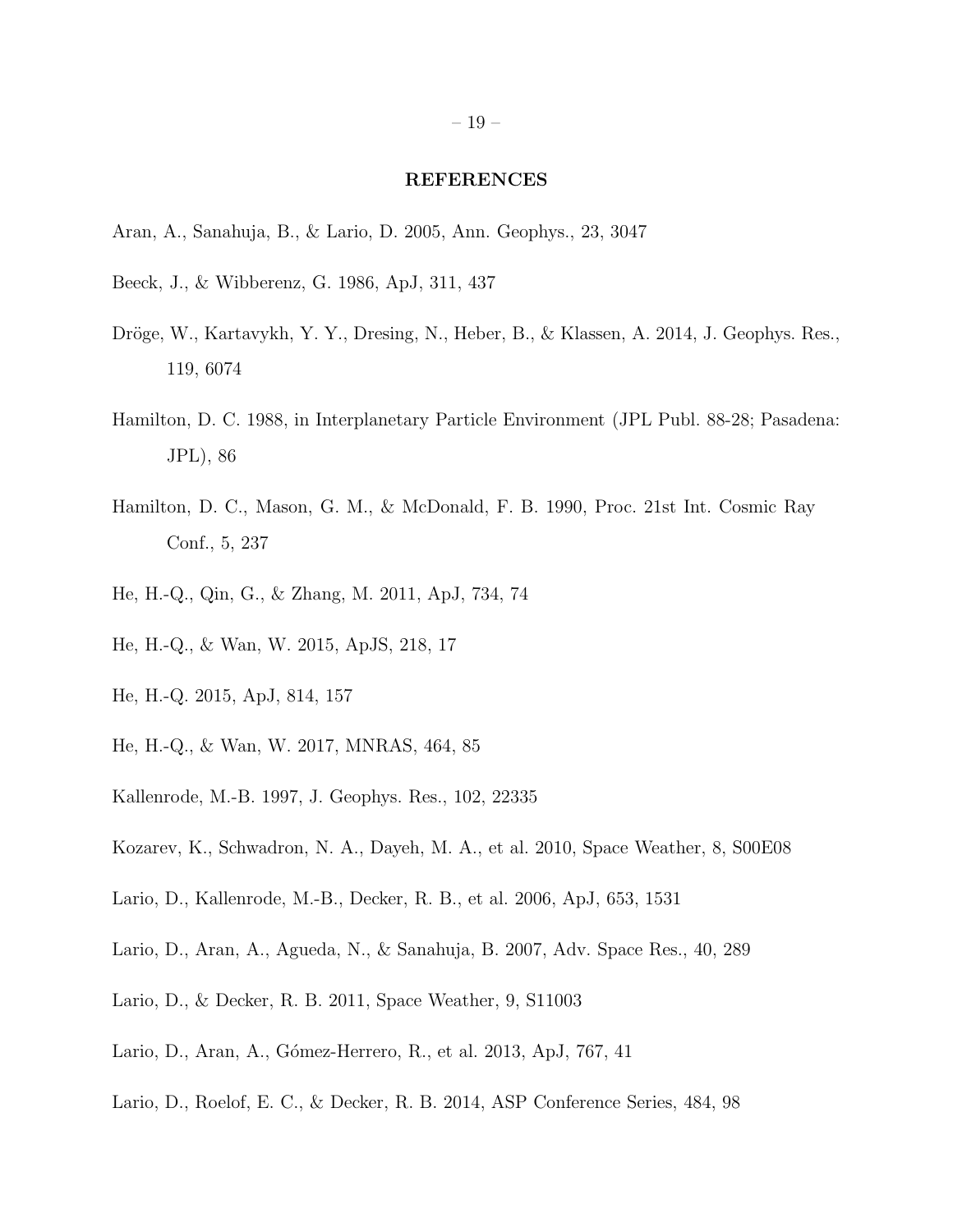- <span id="page-19-0"></span>McGuire, R. E., van Hollebeke, M. A. I., & Lal, N. 1983, in Proc. 18th ICRC, vol. 10 (Bombay: Tata Institute of Fundamental Research), 353
- <span id="page-19-5"></span>McKenna-Lawlor, S. M. P., Dryer, M., Fry, C. D., et al. 2005, J. Geophys. Res., 110, A03102
- <span id="page-19-1"></span>Parker, E. N. 1965, Planet. Space Sci., 13, 9
- <span id="page-19-10"></span>Reid, G. C. 1964, J. Geophys. Res., 69, 2659
- <span id="page-19-11"></span>Roelof, E. C., Gold, R. E., Simnett, G. M., Tappin, S. J., Armstrong, T. P., & Lanzerotti, L. J. 1992, Geophys. Res. Lett., 19, 1243
- <span id="page-19-4"></span>Rosenqvist, L. 2003, Investigation of Radial Dependence of Gradual Solar Proton Flux Distribution (Tech. Memo. TOS-EMA/06-03)
- <span id="page-19-6"></span>Rouillard, A. P., Odstricil, D., Sheeley, N. R., Jr., et al. 2011, ApJ, 735, 7
- <span id="page-19-8"></span>Schlickeiser, R. 2002, Cosmic Ray Astrophysics (Berlin: Springer)
- <span id="page-19-2"></span>Shea, M. A., Smart, D. F., Adams, Jr., J. H., et al. 1988, in Interplanetary Particle Environment (JPL Publ. 88-28; Pasadena: JPL), 3
- <span id="page-19-3"></span>Smart, D. F., & Shea, M. A. 2003, Adv. Space Res., 31, 45
- <span id="page-19-7"></span>Verkhoglyadova, O. P., Li, G., Ao, X., & Zank, G. P. 2012, ApJ, 757, 75
- <span id="page-19-9"></span>Zhang, M., Qin, G., & Rassoul, H. 2009, ApJ, 692, 109

This manuscript was prepared with the AAS IATEX macros v5.2.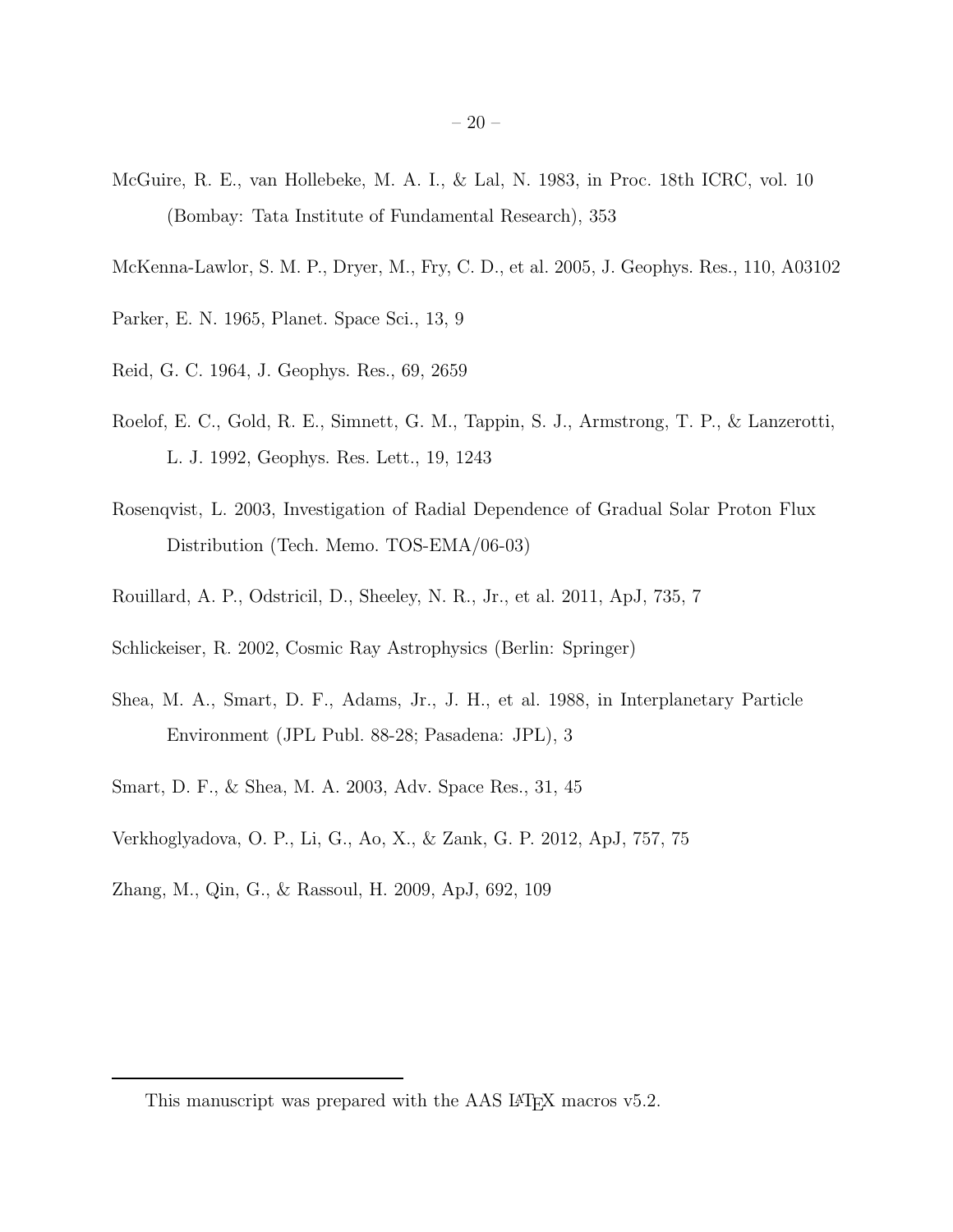

<span id="page-20-0"></span>Fig. 1.— Diagram to show the alignment scenarios of the fleet of spacecraft in the heliosphere. The spacecraft fleet locations labelled with  $A_i$   $(i = 1, 2, 3, 4, 5)$  are aligned along the radial direction line, and the spacecraft fleet locations labelled with  $B_i$   $(i = 1, 2, 3, 4, 5)$  are aligned along the Parker magnetic field line connecting the SEP source. The heliocentric radial distances of spacecraft locations  $A_i$  (also  $B_i$ )  $(i = 1, 2, 3, 4, 5)$  are in sequence: 0.25, 0.4, 0.6, 0.8, and 1.0 AU. Both the SEP sources and the fleet of spacecraft are located at 90◦ colatitude.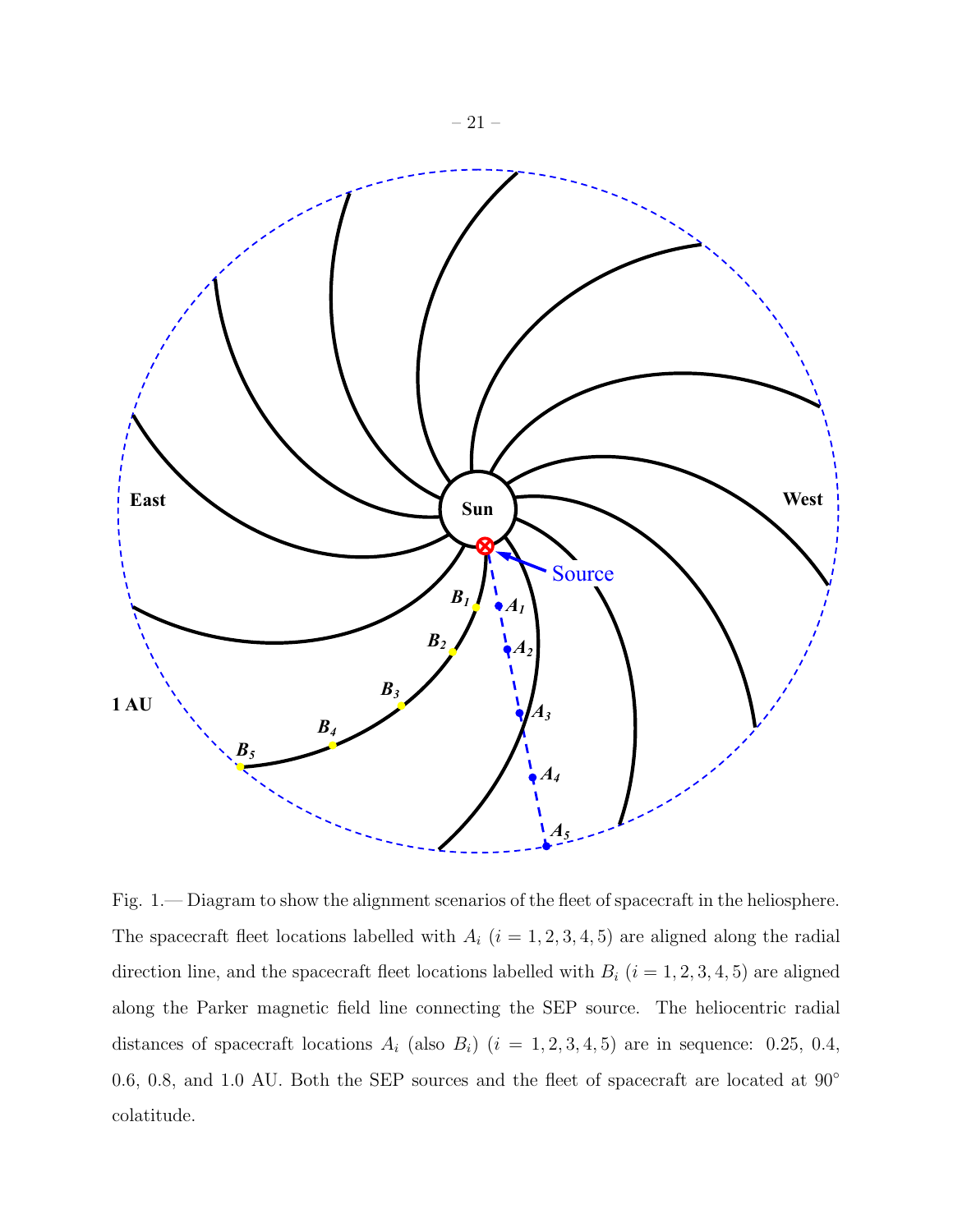

<span id="page-21-0"></span>Fig. 2.— Simulation results of intensity-time profiles of 32 MeV protons observed along the radial direction line (upper panel) and along the Parker magnetic field line (lower panel) originating from the SEP source. The SEP source is 45◦ wide in longitude and latitude. The diffusion coefficients are set as: the radial mean free path  $\lambda_r = 0.28$  AU (corresponding to the parallel mean free path  $\lambda_{\parallel} = 0.56$  AU at 1 AU), the perpendicular mean free paths  $\lambda_x = \lambda_y = \lambda_\perp = 0.007$  AU, and consequently, the ratio  $\lambda_\perp/\lambda_\parallel = 0.007/0.56 = 0.0125$  at 1 AU. The curves with different colors denote the intensity-time profiles observed at different heliocentric radial distances: 0.25, 0.4, 0.6, 0.8, and 1.0 AU. Note that the SEP "flood" (previously "reservoir") phenomenon is reproduced in the simulations of a series of SEP cases with different radial distances. The filled circles with different colors on the intensitytime profiles indicate the peak intensities of the corresponding SEP cases.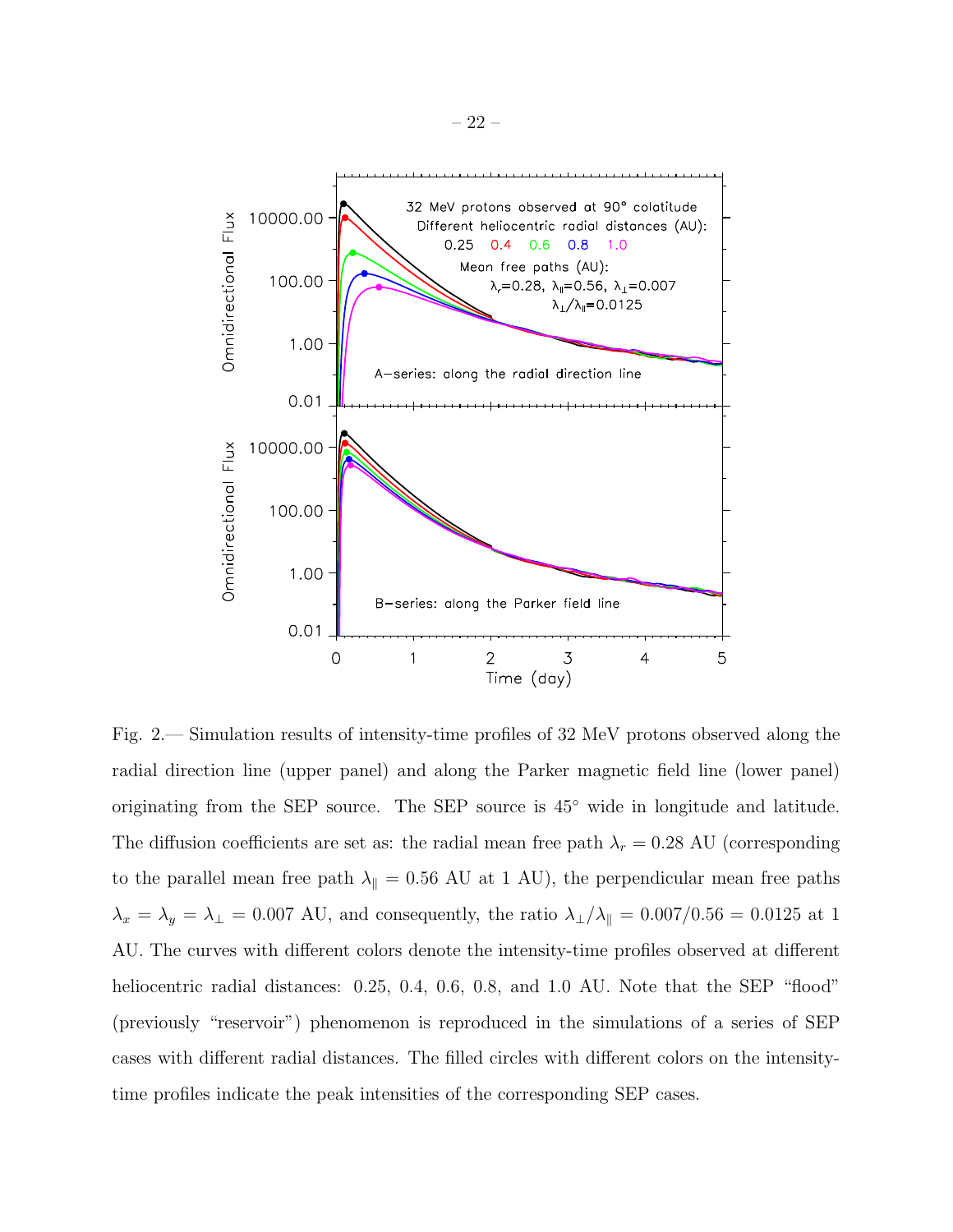

<span id="page-22-0"></span>Fig. 3.— Same as Figure [2](#page-21-0) except the diffusion coefficients are set as: the radial mean free path  $\lambda_r = 0.35$  AU (corresponding to the parallel mean free path  $\lambda_{\parallel} = 0.7$  AU at 1 AU), the perpendicular mean free paths  $\lambda_x = \lambda_y = \lambda_\perp = 0.005$  AU, and consequently, the ratio  $\lambda_{\perp}/\lambda_{\parallel} = 0.005/0.7 = 0.0071$  at 1 AU. The SEP "flood" (previously "reservoir") phenomenon is reproduced in the simulations.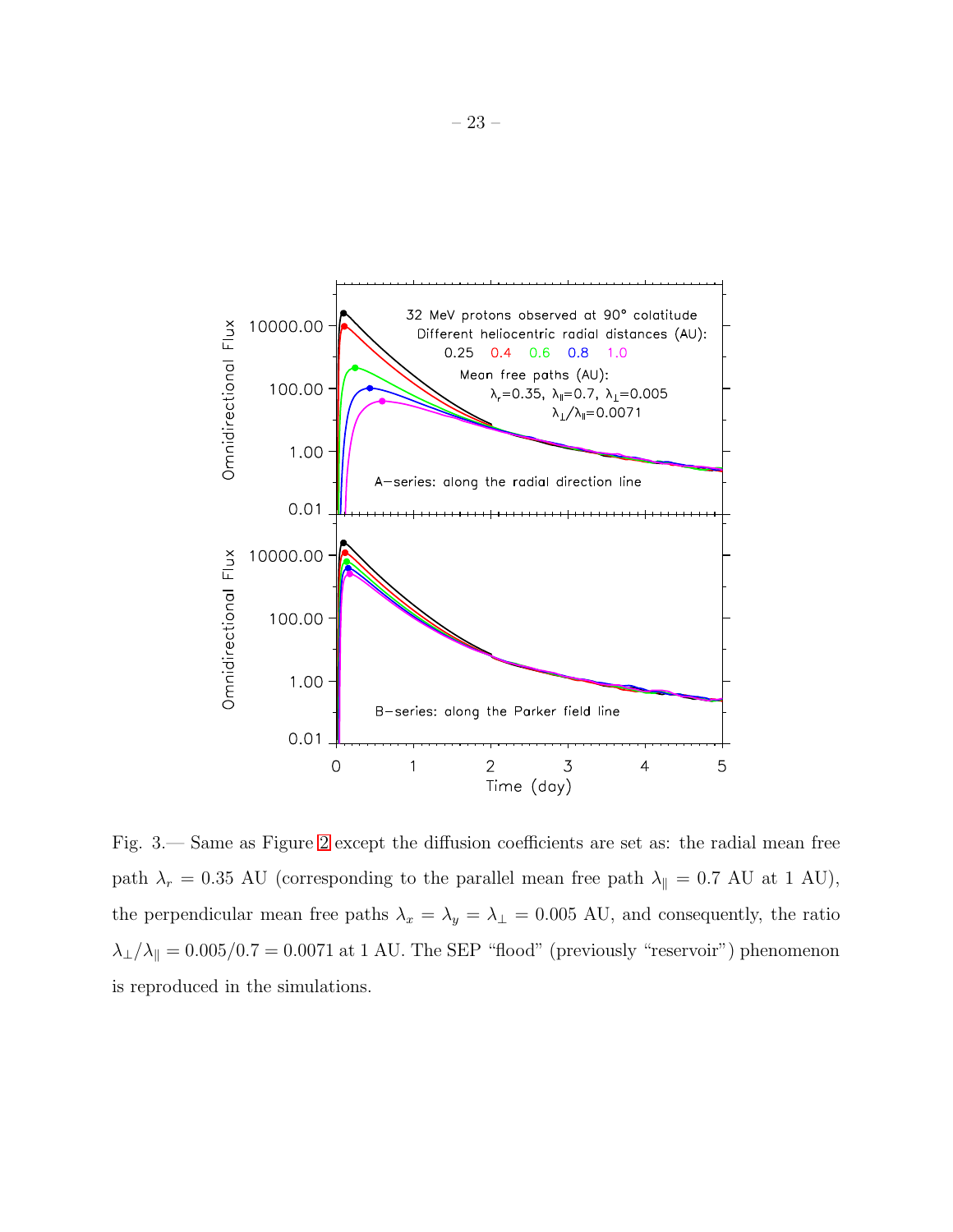

<span id="page-23-0"></span>Fig. 4.— Same as Figure [2](#page-21-0) except for 25 MeV protons and the diffusion coefficients are set as: the radial mean free path  $\lambda_r = 0.25$  AU (corresponding to the parallel mean free path  $\lambda_{\parallel} = 0.5$  AU at 1 AU), the perpendicular mean free paths  $\lambda_x = \lambda_y = \lambda_{\perp} = 0.006$  AU, and consequently, the ratio  $\lambda_{\perp}/\lambda_{\parallel} = 0.006/0.5 = 0.012$  at 1 AU. The SEP "flood" (previously "reservoir") phenomenon is reproduced in the simulations.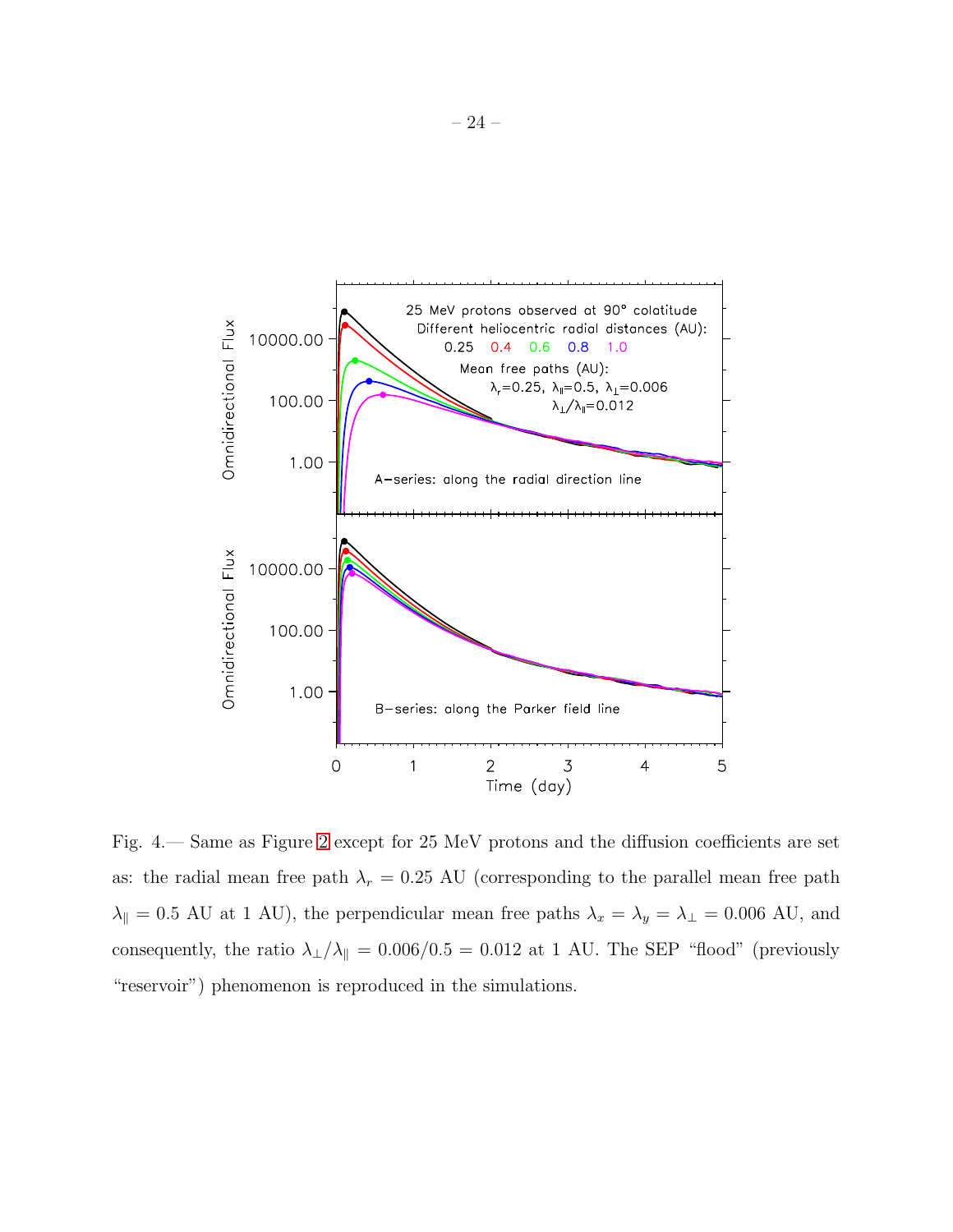

<span id="page-24-0"></span>Fig. 5.— Same as Figure [4](#page-23-0) except the diffusion coefficients are set as: the radial mean free path  $\lambda_r = 0.3$  AU (corresponding to the parallel mean free path  $\lambda_{\parallel} = 0.6$  AU at 1 AU), the perpendicular mean free paths  $\lambda_x = \lambda_y = \lambda_\perp = 0.009$  AU, and consequently, the ratio  $\lambda_{\perp}/\lambda_{\parallel} = 0.009/0.6 = 0.015$  at 1 AU. During the late phases, the SEP "flood" (previously "reservoir") phenomenon is reproduced.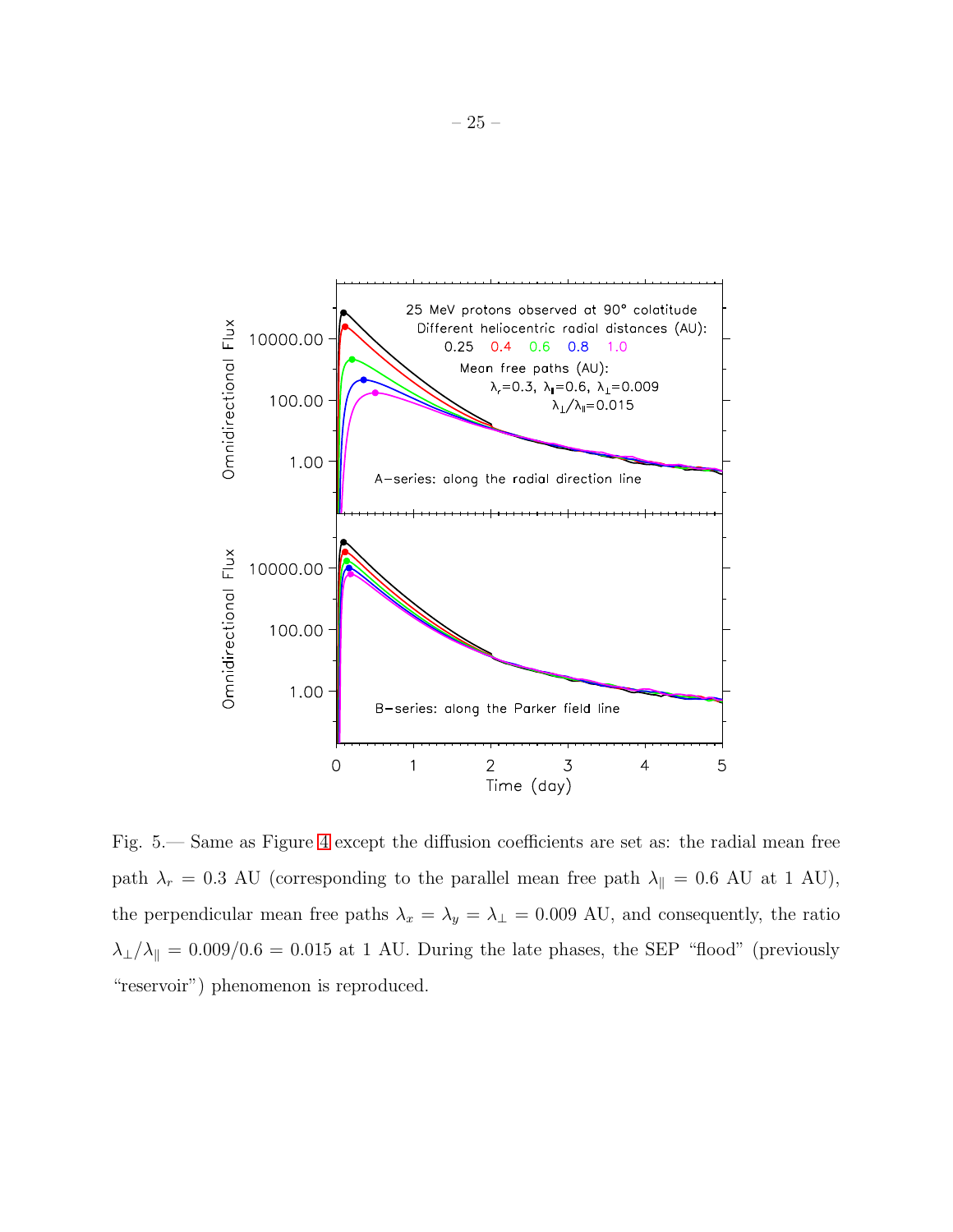

<span id="page-25-0"></span>Fig. 6.— Radial dependence of the SEP peak intensities extracted from Figures [2](#page-21-0) (black), [3](#page-22-0) (red), [4](#page-23-0) (green), and [5](#page-24-0) (blue). The unfilled circles denote the peak intensities of the SEP events observed along the radial direction line, and the filled circles denote the peak intensities of the SEP events observed along the Parker magnetic field line. Note that the SEP source is 45° wide in longitude and latitude. The functional form  $R^{-\alpha}$  with different values of  $\alpha$  denotes the modelling results of the corresponding SEP cases. A two-phase phenomenon is found in the radial dependence of the SEP peak intensities. The "position" of the breakpoint between the two phases depends on the magnetic connection status of the observers.